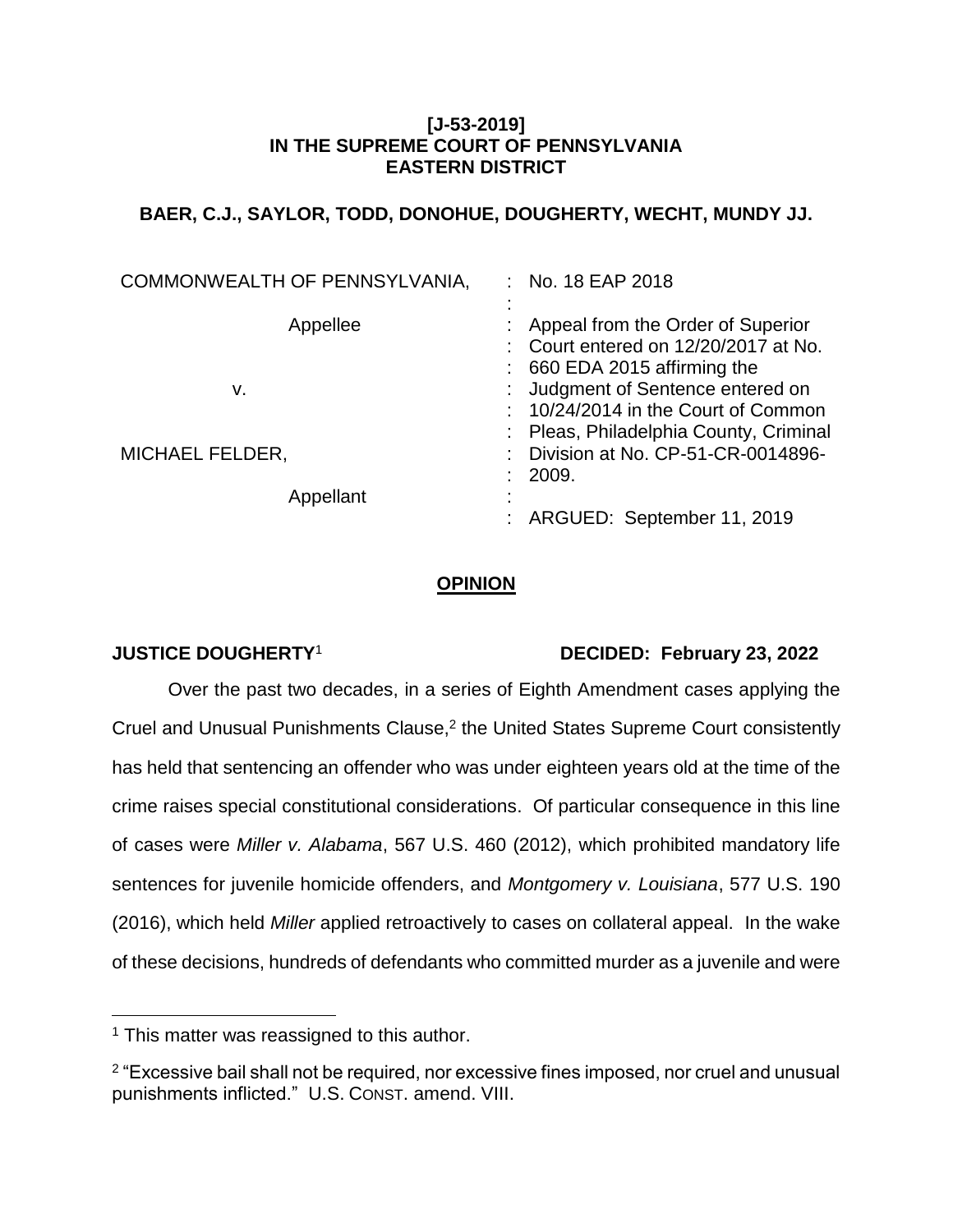imprisoned under Pennsylvania's former mandatory-life-without-parole sentencing scheme had to be resentenced.

For our part, in *Commonwealth v. Batts*, 163 A.3d 410 (Pa. 2017) ("*Batts II*"), we exercised "our constitutional power of judicial administration to devise a procedure for the implementation of the *Miller* and *Montgomery* decisions in Pennsylvania." *Id*. at 451 (internal quotations omitted). Among other things, we adopted a presumption against the imposition of a sentence of life without parole for juveniles and imposed on the Commonwealth the burden of proving, beyond a reasonable doubt, that a juvenile offender is incapable of rehabilitation. *See id*. at 459. We determined these procedures were necessary to effectuate what we believed then was the central mandate of *Miller* and *Montgomery*: that "for a life-without-parole sentence to be constitutionally valid, the sentencing court must find that the juvenile offender is permanently incorrigible and that rehabilitation would be impossible." *Id*. Still, even after establishing this comprehensive set of legal criteria to guide juvenile sentencings, other questions remained. We granted review in this case to consider one such issue: whether a discretionary term-of-years sentence may be so long as to amount to a *de facto* life sentence, thereby triggering the substantive and procedural protections afforded by *Miller* and its progeny.

Before we could resolve that issue, however, the High Court decided *Jones v. Mississippi*, \_\_\_ U.S. \_\_\_, 141 S.Ct. 1307 (2021), which severely narrowed the holdings of *Miller* and *Montgomery* as previously understood by many courts, including this one. Upon careful review of this new guidance, we are constrained to conclude our decision in *Batts II* has largely been abrogated. We further conclude *Jones* is dispositive of the issue presented here. As we will explain below, pursuant to the reasoning in *Jones*, even if a term-of-years sentence amounts to a *de facto* life sentence, *Miller* provides no viable avenue for relief. Accordingly, we affirm appellant's judgment of sentence.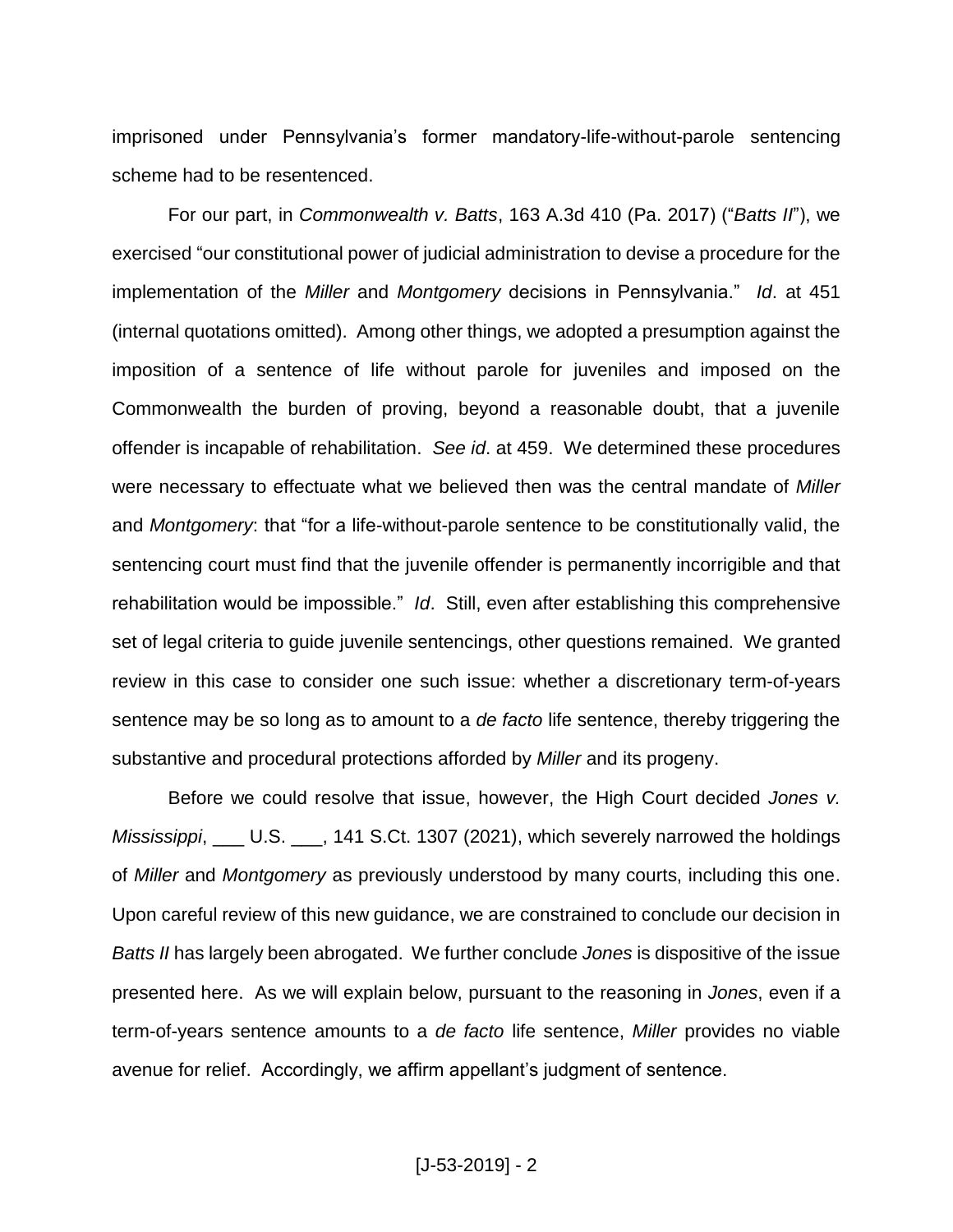## **I. Relevant Precedent**

Before discussing the facts, we start with a review of the relevant precedent. In 2005, the United States Supreme Court began to place various constitutional limits on sentencing juveniles who had been convicted of serious criminal offenses.<sup>3</sup> First, in *Roper v. Simmons*, 543 U.S. 551, 578 (2005), it concluded the Eighth Amendment forbids capital punishment for murderers who were under eighteen at the time of their crimes. Next, in *Graham v. Florida*, 560 U.S. 48, 82 (2010), the Court held the Eighth Amendment prohibits life without parole for juvenile offenders who did not commit homicide. Then in *Miller* in 2012, the Court barred mandatory sentencing schemes for juveniles convicted of homicide, concluding such sentences violate the principle of proportionality inherent to the Eighth Amendment. *Miller*, 567 U.S. at 489. 4 Four years later, in *Montgomery*, the Court held *Miller* announced a substantive rule of constitutional law that applies retroactively to cases on collateral review. *Montgomery*, 577 U.S. at 212.

Our opinion in *Batts II* came on the heels of these decisions and the General Assembly's enactment of a new sentencing statute for juveniles convicted of first- and second-degree murder after June 24, 2012 — the day before *Miller* was decided. *See* 18

<sup>&</sup>lt;sup>3</sup> Much of the High Court's Eighth Amendment jurisprudence concerning juveniles is welltrodden territory for this Court, *see Batts II*, 163 A.3d at 431-41, so a brief summary will suffice to lay the necessary foundation.

<sup>4</sup> In *Commonwealth v. Batts*, 66 A.3d 286 (Pa. 2013) ("*Batts I*"), our first post-*Miller* decision addressing the sentencing of juvenile homicide offenders, we rejected the argument that juveniles can never be sentenced to life without parole, noting that *Miller*  itself did not require such a broad proscription. *See id*. at 296. Instead, we explained *Miller* requires only "that there be judicial consideration of the appropriate age-related factors set forth in that decision prior to the imposition of a sentence of life imprisonment without the possibility of parole on a juvenile." *Id.* We also found nothing to suggest "that Pennsylvania's history favors a broader proportionality rule than what is required by the United States Supreme Court." *Id*. at 299.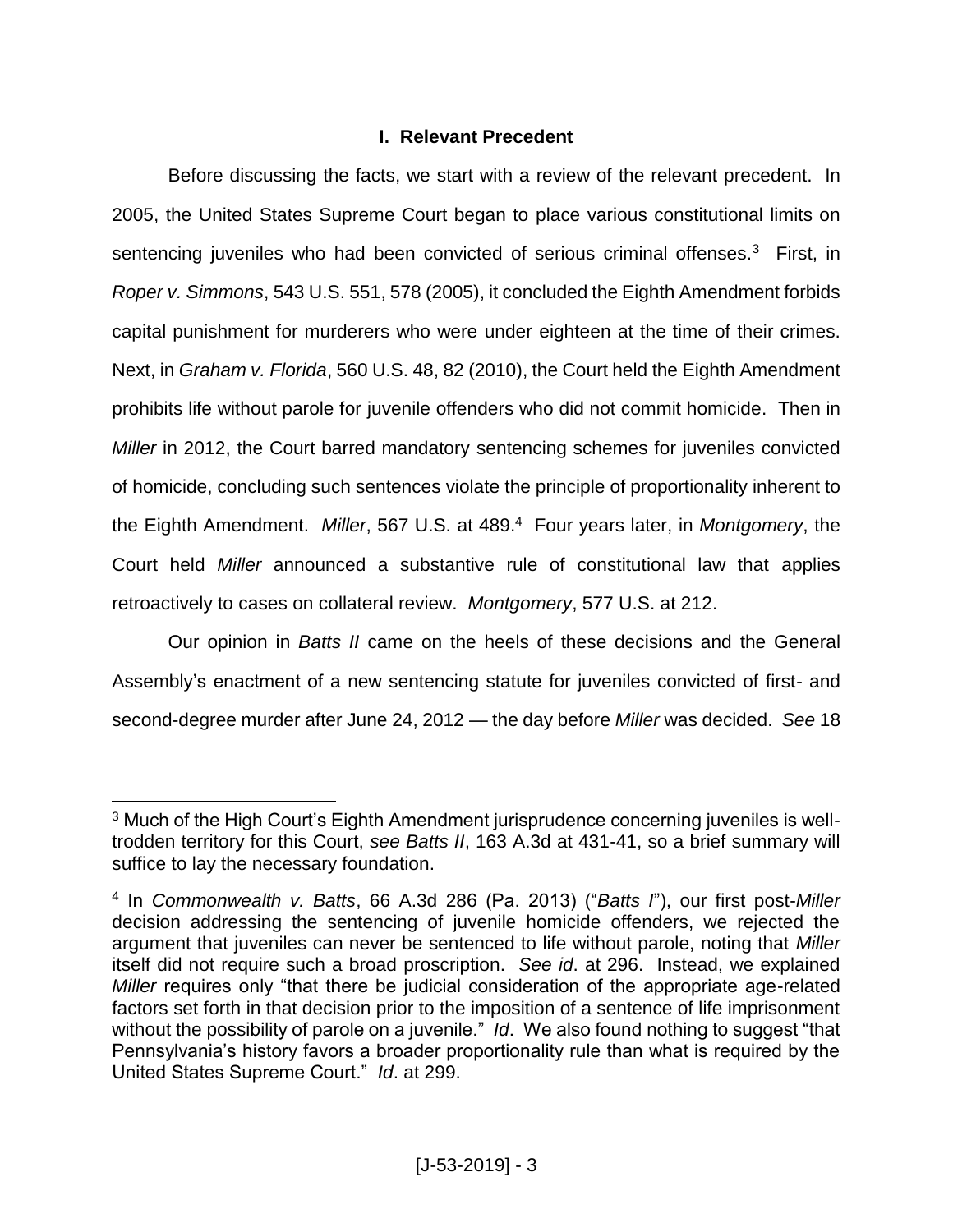Pa.C.S. §1102.1(a), (c).<sup>5</sup> We began our analysis by addressing the appropriate level of scrutiny for appellate review of a non-mandatory sentence of life without parole imposed upon a juvenile. *See Batts II*, 163 A.3d at 434. This was critical, we explained, because the distinction between a claim challenging the discretionary aspects of a sentence, as opposed to its legality, "also encompasses matters of issue preservation, this Court's jurisdiction to decide the question presented, and the level of deference the reviewing court must give to the decision of the sentencing court." *Id*. Ultimately, after conducting an extensive review of the High Court's Eighth Amendment precedent, we resolved that "in the absence of the sentencing court reaching a conclusion . . . that the defendant will forever be incorrigible, without any hope for rehabilitation, a life-without-parole sentence imposed on a juvenile is illegal, as it is beyond the court's power to impose." *Id*. at 435. In other words, we interpreted the High Court's decisions in *Miller* and *Montgomery* as "permit[ting] the imposition of a life-without parole sentence upon a juvenile offender **only**  if the crime committed is indicative of the offender's permanent incorrigibility; that the crime was not the result of the unfortunate yet transient immaturity endemic of all juveniles." *Id*. (internal quotations and citations omitted; emphasis in original); *see also id*. ("[F]or a sentence of life without parole to be proportional as applied to a juvenile murderer, the sentencing court must first find, based on competent evidence, that the offender is entirely unable to change.").

We reiterated this understanding when we proceeded to consider the legality of Batts's sentence *de novo*, and held it was illegal. Initially, we recognized there was "no question that the sentencing court thoroughly and completely reviewed the record and thoughtfully considered the testimony presented at the resentencing hearing" before

<sup>5</sup> We observed in *Batts II* that "the General Assembly has not passed a statute addressing the sentencing of juveniles convicted of first-[ or second-]degree murder pre-*Miller*[.]" *Batts II*, 163 A.3d at 445. This remains true today.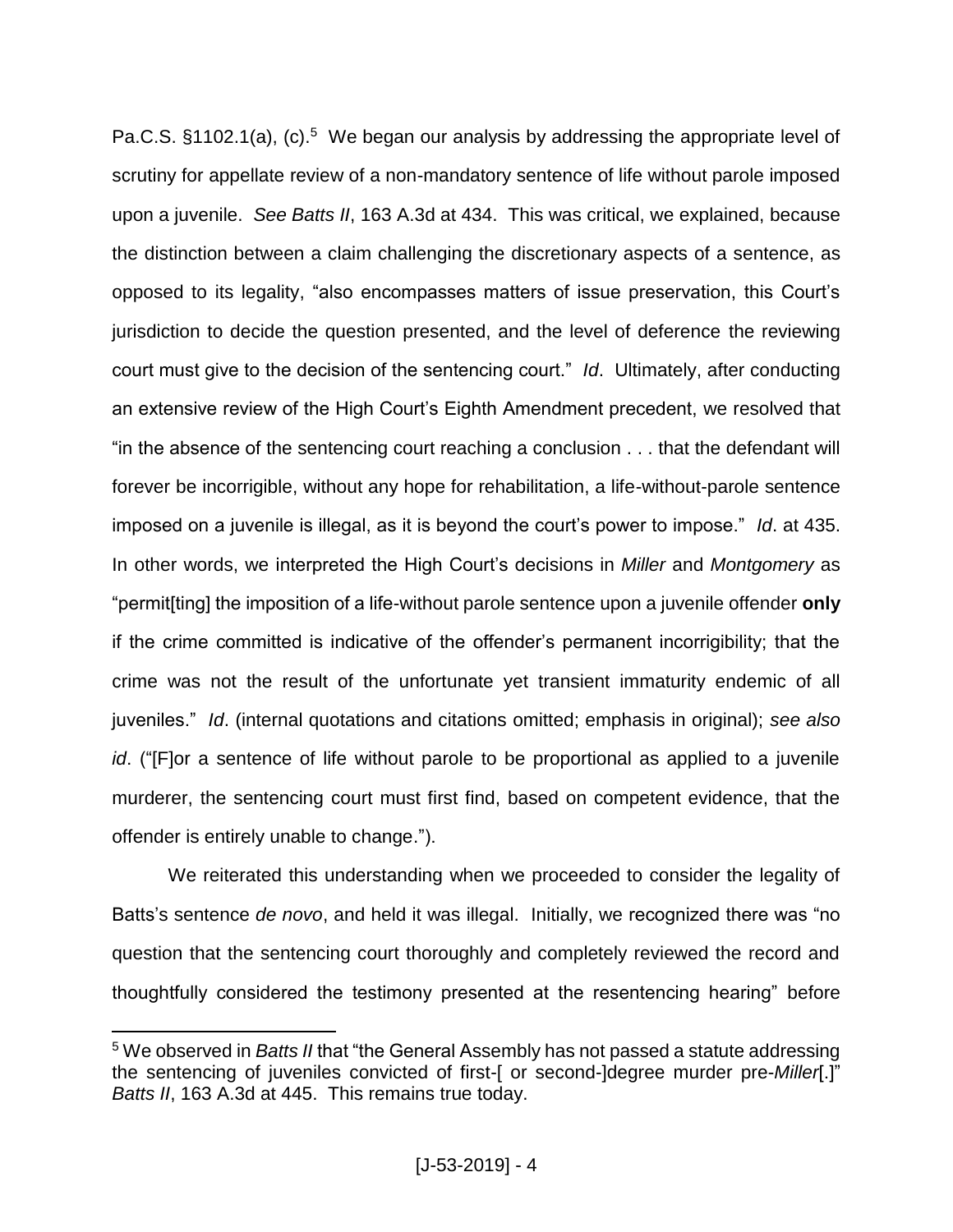imposing a discretionary life-without-parole sentence. *Id.* at 437 (footnote omitted); *see also id*. at 424 (noting sentencing court "took into account the general factors in [S]ection 9721(b) of the Sentencing Code, the *Miller* factors and the factors identified in 18 Pa.C.S. §1102.1(d)") (footnote omitted).<sup>6</sup> Nevertheless, we held this was not enough to withstand

 $\overline{a}$ <sup>6</sup> Section 9721(b) of the Sentencing Code requires courts to adhere to

the general principle that the sentence imposed should call for total confinement that is consistent with section 9725 (relating to total confinement) and the protection of the public, the gravity of the offense as it relates to the impact on the life of the victim and on the community, and the rehabilitative needs of the defendant. The court shall also consider any guidelines for sentencing and resentencing adopted by the Pennsylvania Commission on Sentencing and taking effect under section 2155[.]

42 Pa.C.S. §9721(b). As for the *Miller* factors, we have identified those as

a juvenile's age at the time of the offense, his diminished culpability and capacity for change, the circumstances of the crime, the extent of his participation in the crime, his family, home and neighborhood environment, his emotional maturity and development, the extent that familial and/or peer pressure may have affected him, his past exposure to violence, his drug and alcohol history, his ability to deal with the police, his capacity to assist his attorney, his mental health history, and his potential for rehabilitation.

*Batts I*, 66 A.3d at 297 (internal quotations and citation omitted). Lastly, Section 1102.1(d) mandates that

[i]n determining whether to impose a sentence of life without parole under subsection (a), the court shall consider and make findings on the record regarding the following:

- (1) The impact of the offense on each victim, including oral and written victim impact statements made or submitted by family members of the victim detailing the physical, psychological and economic effects of the crime on the victim and the victim's family. A victim impact statement may include comment on the sentence of the defendant.
- (2) The impact of the offense on the community.
- (3) The threat to the safety of the public or any individual posed by the defendant.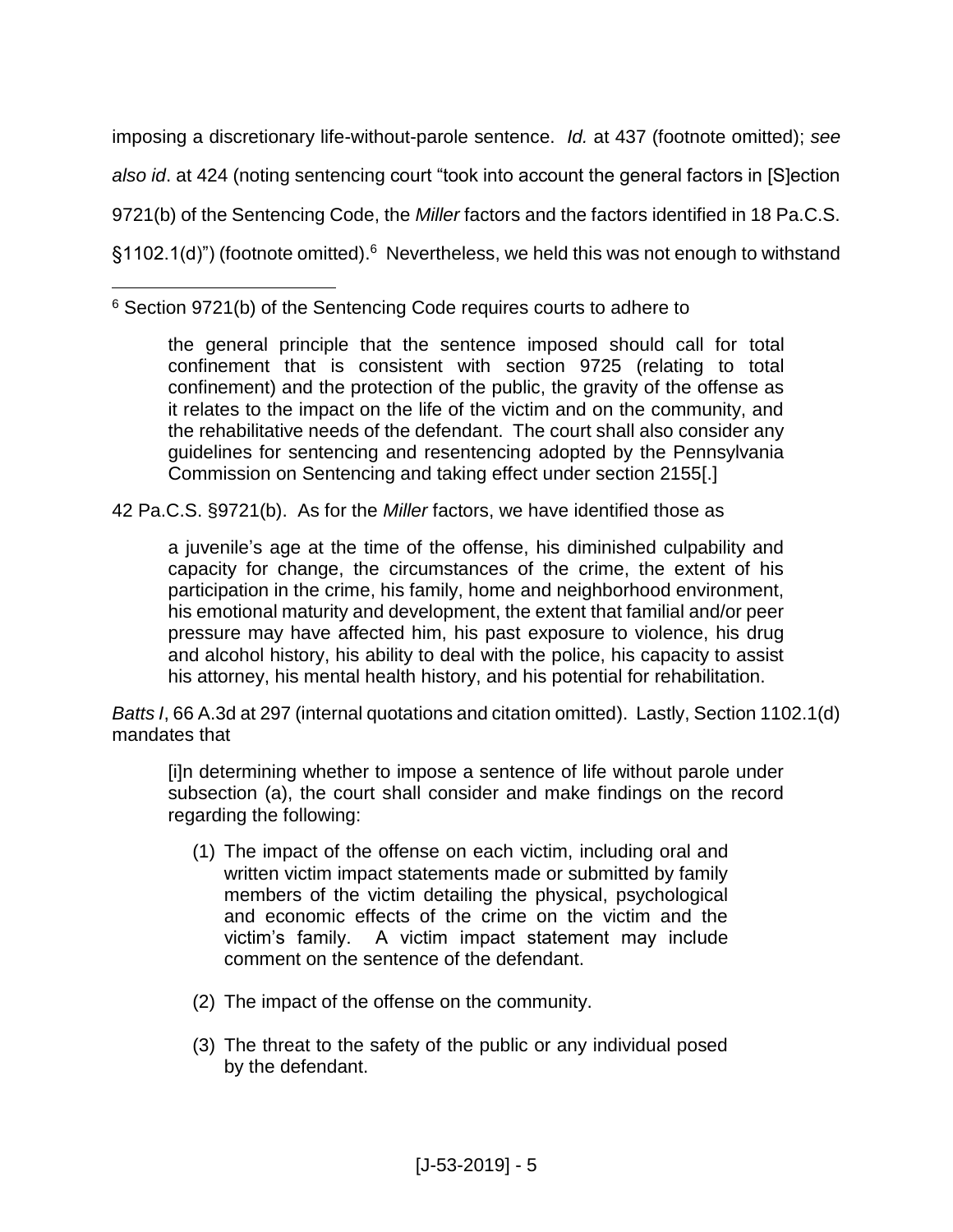constitutional scrutiny. In our judgment, the sentencing court had "overlooked the main premise" of the High Court's juvenile sentencing jurisprudence and impermissibly overrode its repeated admonitions "that juvenile first-degree murderers are presumptively less culpable than their adult counterparts and, as such, should be sentenced differently." *Id.* at 437. Thus, notwithstanding the court's finding that Batts's crime was not the result of unfortunate yet transient immaturity, because the court also opined that "there remained a possibility that Batts could be rehabilitated[,]" we held a sentence of life in

- (5) The degree of the defendant's culpability.
- (6) Guidelines for sentencing and resentencing adopted by the Pennsylvania Commission on Sentencing.
- (7) Age-related characteristics of the defendant, including:
	- (i) Age.

 $\overline{a}$ 

- (ii) Mental capacity.
- (iii) Maturity.

(iv) The degree of criminal sophistication exhibited by the defendant.

(v) The nature and extent of any prior delinquent or criminal history, including the success or failure of any previous attempts by the court to rehabilitate the defendant.

- (vi) Probation or institutional reports.
- (vii) Other relevant factors.

18 Pa.C.S. §1102.1(d). As we have previously remarked, Section 1102.1(d) requires sentencing courts to consider some, though not all, of the *Miller* factors. *See Batts II*, 163 A.3d at 455 n.23.

<sup>(4)</sup> The nature and circumstances of the offense committed by the defendant.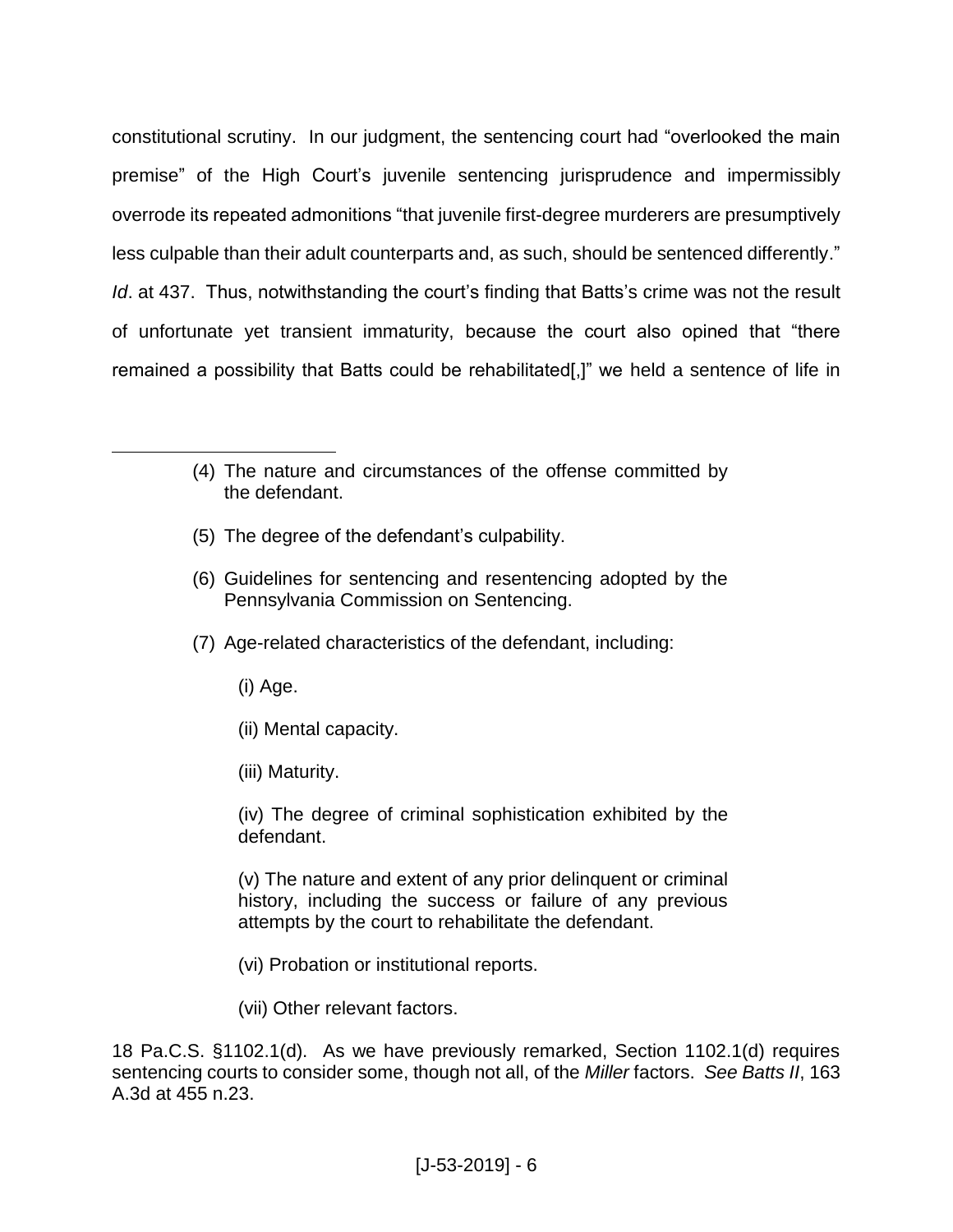prison without the possibility of parole was illegally "disproportionate under *Miller* and *Montgomery*[.]" *Batts II*, 163 A.3d at 436, 439.

Our task in *Batts II* did not end there. We also recognized that "[d]espite the sentencing court's best efforts . . ., the lack of procedural safeguards resulted in it failing to properly apply the law to Batts'[s] resentencing." *Id*. at 451. Moreover, we observed that, at that time, there remained several hundred individuals in Pennsylvania prisons serving what we then believed were illegal life-without-parole sentences awaiting resentencing. *See id*. at 450. For those reasons, and because "[t]he General Assembly has not taken any appreciable steps to create a separate sentencing statute or to revise existing law so that it applies to juveniles convicted of first-[ or second-]degree murder prior to *Miller*[,]" we determined an "exercise of our constitutional authority [wa]s required to set forth the manner in which resentencing will proceed in the courts of this Commonwealth." *Id*. at 450-51. And since we sought to devise only a procedural framework for implementing *Miller* and *Montgomery*'s substantive mandate, we reasoned that such power "falls squarely within our constitutional authority." *Id*. at 449; *see* PA. CONST. art. V, §10(c) ("The Supreme Court shall have the power to prescribe general rules governing practice, procedure and the conduct of all courts . . . if such rules . . . neither abridge, enlarge nor modify the substantive rights of any litigant.").

Pursuant to that power we approved a medley of protective procedural measures advanced by Batts and his *amici*. First, we determined "a faithful application of the holding in *Miller*, as clarified in *Montgomery*, requires the creation of a presumption against sentencing a juvenile offender to life in prison without the possibility of parole." *Id*. at 452. Second, based on "the definitive language used by" the High Court's precedents, we concluded "that to overcome the presumption against the imposition of a sentence of life without parole for a juvenile offender, the Commonwealth must prove that the juvenile is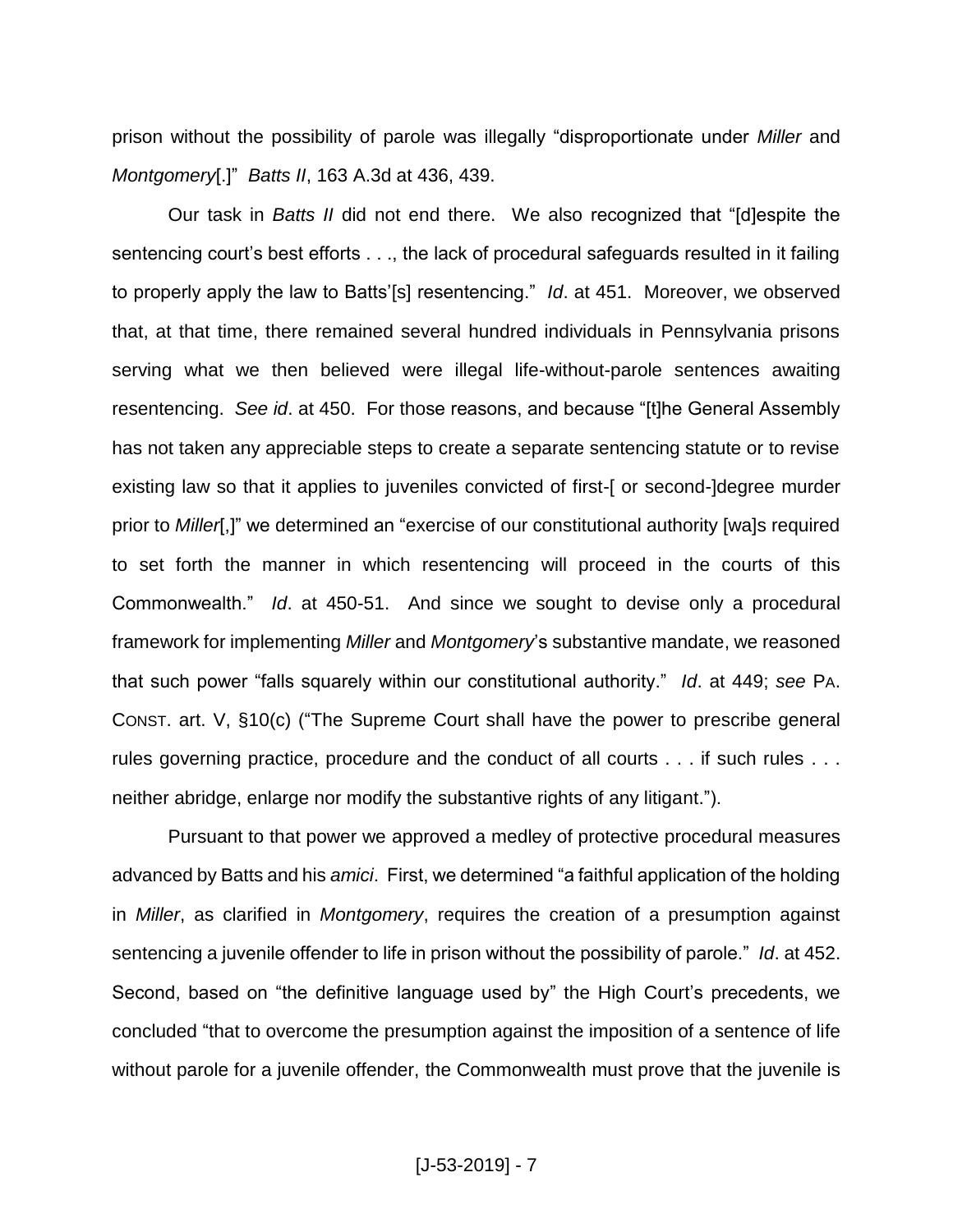constitutionally eligible for the sentence beyond a reasonable doubt." *Id*. at 455. Third, "[c]onsistent with the requirements of due process and [S]ection 1102.1(b)," we held that where the Commonwealth seeks to have the sentencing court impose a sentence of life without parole on a juvenile offender, "it must provide reasonable notice to the defendant prior to the sentencing hearing." *Id*. We anticipated that "the proper employment of these procedures w[ould] result in courts sentencing juveniles to life without parole in only the rarest of circumstances, as contemplated and prescribed by the United States Supreme Court." *Id*. at 457; *see id*. (expressing our intention to "curtail the imposition of illegal sentences of life without parole by sentencing courts").<sup>7</sup>

Even after *Batts II*, certain issues remained unresolved. We confronted one of those issues in *Commonwealth v. Machicote*, 206 A.3d 1110 (Pa. 2019). There, we held "that when a juvenile is exposed to a potential sentence of life without the possibility of parole the [sentencing] court must consider the *Miller* factors, on the record, prior to imposing a sentence." *Id*. at 1120. Failure to do so, we explained, renders the resulting sentence illegal — even in cases like Machicote's, where the defendant was not actually sentenced to life without parole. *See id*.

<sup>7</sup> Several other procedural protections were also considered in *Batts II*. Notably, we rejected Batts's claim that expert testimony is constitutionally required in this context; disagreed that a jury must make the finding regarding a juvenile's eligibility to be sentenced to life without parole; and declined to permit appeals from the imposition of a sentence of life without parole to be taken directly to this Court. *See Batts II*, 163 A.3d at 455-57. But we did find it prudent to advise sentencing courts to "examine both the *Miller*  factors and the [S]ection 1102.1(d) factors" in all cases, "regardless of whether the juvenile was convicted pre- or post-*Miller*." *Id*. at 455 n.23. Unlike with the other criteria discussed above, though, this directive did "not result from a review of the constitutionality of the statute." *Id*. at 458 n.25. Rather, it was based on "the policy determination and legislative intent embodied in [S]ection 1102.1 and the goal of uniformity in sentencing." *Id.* Importantly, we discerned "no impediment . . . to our instructing sentencing courts to use the new legislative provision as guidance without making it mandatory." *Id*.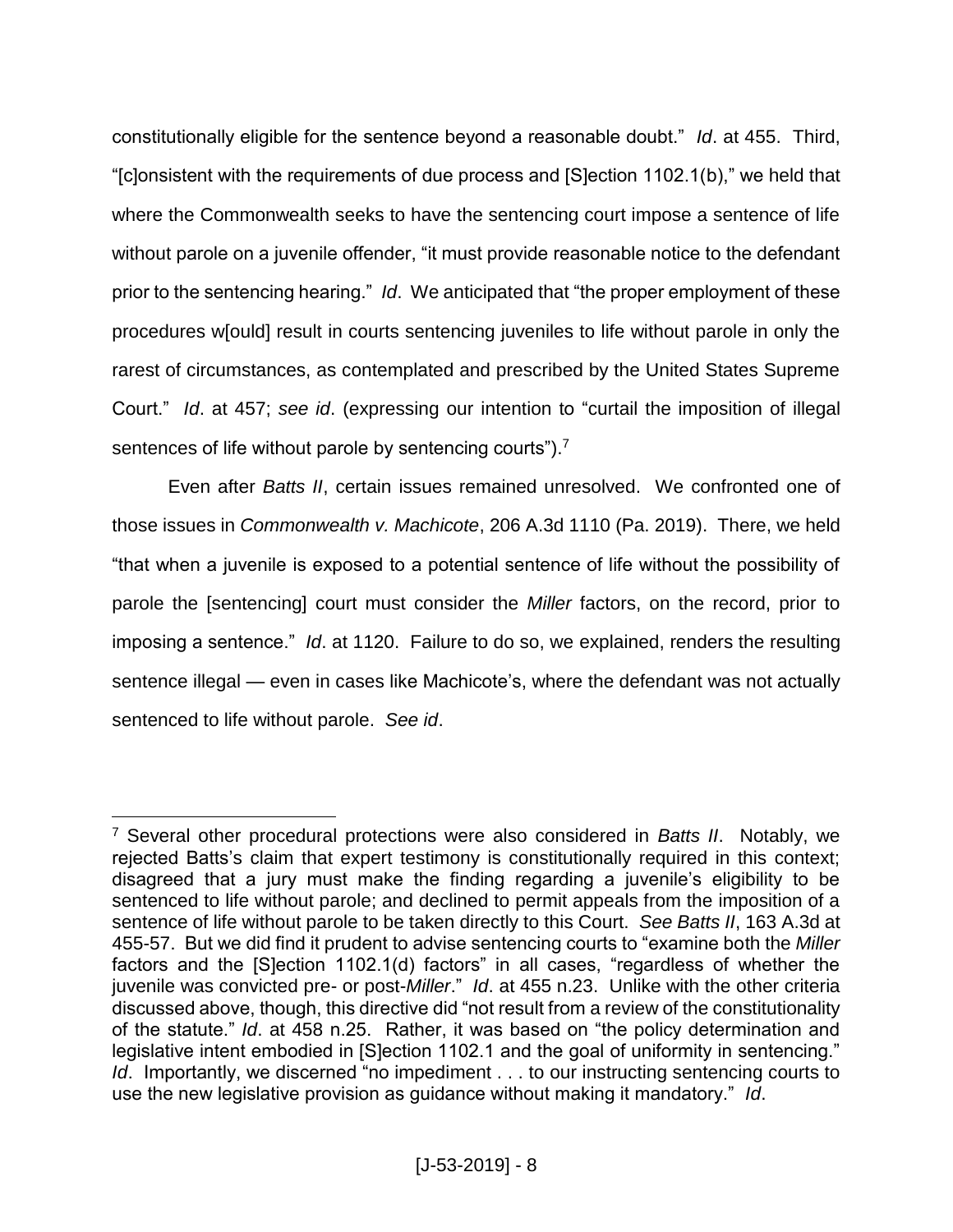Other gaps in the juvenile homicide offender sentencing framework have been filled by the Superior Court. For example, that court has extended aspects of our decision in *Batts II* to address situations that were not directly at issue in that case *See, e.g.*, *Commonwealth v. Olds*, 192 A.3d 1188, 1197 (Pa. Super. 2018) (employing reasoning from *Batts II*, a first-degree murder case, to "hold that the Eighth Amendment permits imposition of [S]ection 1102(b)'s mandatory maximum term of life imprisonment for juveniles convicted of second-degree murder"); *accord Commonwealth v. Sesky*, 170 A.3d 1105, 1105-06 (Pa. Super. 2017). In other cases, the intermediate court has partially restricted our holdings in *Batts II* and *Machicote*. *See, e.g.*, *Commonwealth v. Lekka*, 210 A.3d 343, 357 (Pa. Super. 2019) (distinguishing *Machicote* and finding no error in failure to consider *Miller* factors where the Commonwealth "did not seek, and the sentencing court did not impose, a life-without-parole sentence"); *Commonwealth v. White*, 193 A.3d 977, 983 (Pa. Super. 2018) (*Miller* factors must be considered "only in cases where the Commonwealth is attempting to meet its burden of overcoming the presumption against juvenile [life-without-parole] sentences").

Most relevant here, the Superior Court also has been at the forefront of addressing a wave of so-called *de facto* life sentence claims. 8 In 2018, a three-judge panel held as a matter of first impression that "a trial court may not impose a term-of-years sentence on a juvenile convicted of homicide if that term-of-years sentence equates to a *de facto* [lifewithout-parole] sentence unless it finds, beyond a reasonable doubt, that the juvenile is incapable of rehabilitation." *Foust*, 180 A.3d 433. Although the panel "decline[d] to draw a bright line . . . delineating what constitutes a *de facto* [life-without-parole] sentence and

<sup>8</sup> Some courts define a *de facto* life sentence as "one that exceeds the defendant's life expectancy." *Adams v. State*, 188 So.3d 849, 851 (Fla. Dist. Ct. App. 2012). Generally speaking, we have no trouble concluding "[t]here are certain term-of-years sentences which clearly constitute *de facto*" life sentences — for instance, "a 150-year sentence." *Commonwealth v. Foust*, 180 A.3d 416, 438 (Pa. Super. 2018).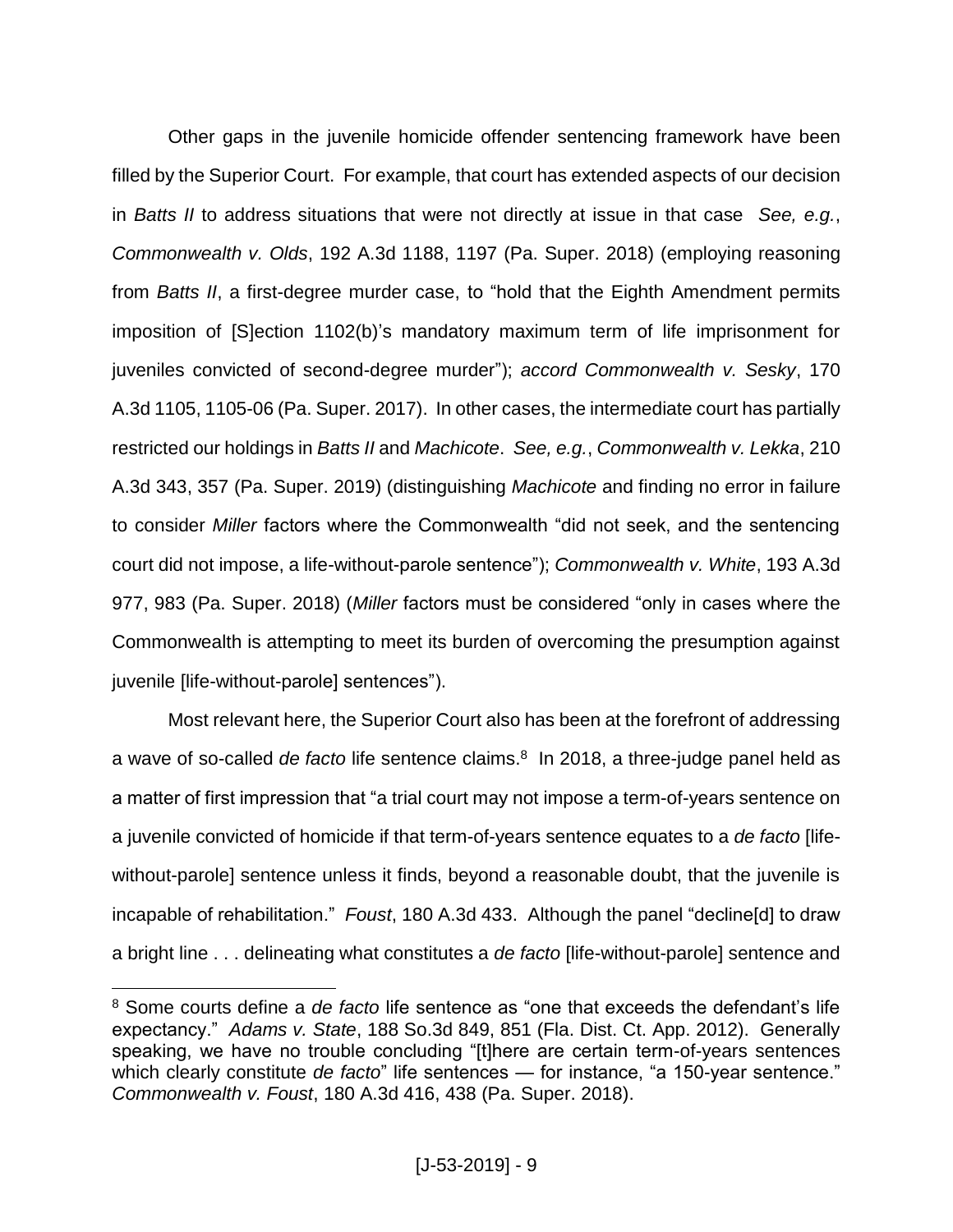what constitutes a constitutional term-of-years sentence[,]" it held the inquiry must be informed by "consider[ing] the sentence for each individual crime separately and not [in] the aggregate[.]" *Id*. at 438, 441. Not long after, a different panel determined the "key factor in considering the upper limit of what constitutes a constitutional sentence" is "whether there is 'some meaningful opportunity to obtain release based on demonstrated maturity and rehabilitation.'" *Commonwealth v. Bebout*, 186 A.3d 462, 468 (Pa. Super. 2018), *quoting Graham*, 560 U.S. at 75. Using that standard, the Superior Court has approved a range of lengthy term-of-years sentences as constitutional. *See, e.g.*, *Commonwealth v. Anderson*, 224 A.3d 40, 47 (Pa. Super. 2019) (50 years to life); *White*, 193 A.3d at 986 (35 years to life); *Bebout*, 186 A.3d at 469-70 (45 years to life); *Foust*, 180 A.3d at 438 (60 years to life, aggregated from two 30-years-to-life sentences).

#### **II. Facts & Procedural History**

Having set forth the legal context in which the present appeal arose, we now return to the facts and procedural history. One summer day in 2009, when he was seventeenand-a-half years old, appellant was playing in a pick-up basketball game with Andrew Williams at an outdoor court in Philadelphia. The pair were matched against brothers Jarrett and Malcolm Green. Shortly into the game, appellant's style of play became aggressive. Eventually, an argument ensued after Williams refused to hand the ball over to the Greens. Appellant walked to the sideline and removed a .380 semiautomatic handgun from his gym bag. He then shot Malcolm in the head before shooting Jarrett in the stomach and leg. Only Malcolm survived.

In 2012, a jury convicted appellant of first-degree murder and aggravated assault for his role in shooting the Greens. Pursuant to the then-applicable mandatory sentence for first-degree murder, which also applied to juveniles, appellant was sentenced to life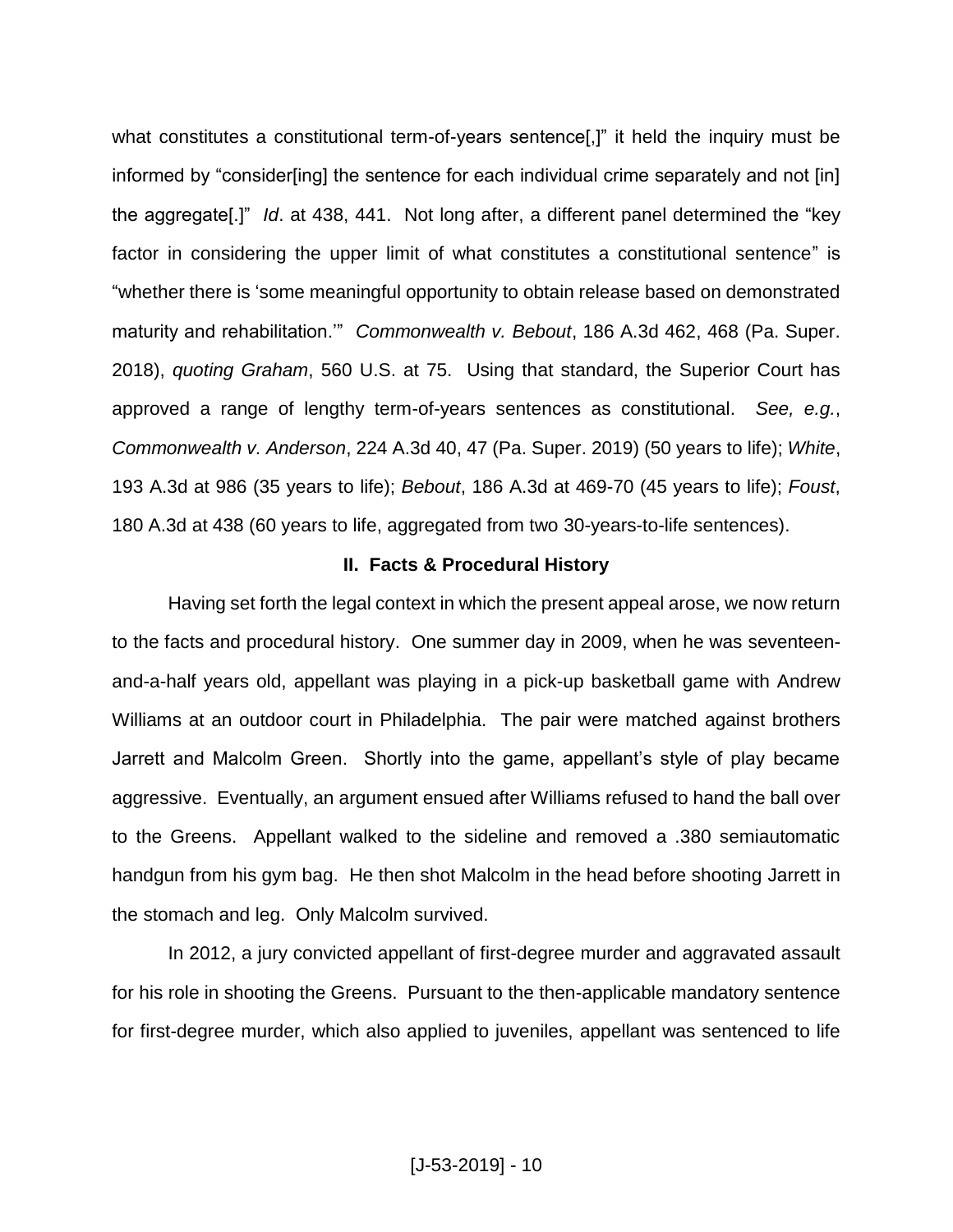imprisonment without the possibility of parole. *See* 18 Pa.C.S. §1102(a)(1) (superseded as applied to juveniles by 18 Pa.C.S. §1102.1).

The Superior Court vacated appellant's judgment of sentence two years later. By that time, both *Miller* and *Batts I* had been decided. And since appellant's judgment of sentence was not yet final, the Superior Court determined he was entitled to the benefit of those rulings and to consideration of the *Miller* factors before being resentenced, and remanded the case for such proceedings. *See Commonwealth v. Felder*, 2148 EDA 2012, 2014 WL 10919377 (Pa. Super. June 27, 2014) (unpublished memorandum).

On October 24, 2014, the trial court held a second sentencing hearing. Appellant asserted the murder was an impulsive act that was the product of his undeveloped juvenile brain. He maintained that, because his brain was still developing at the time, he presented a greater opportunity for rehabilitation than would an adult who committed the same crime. Appellant offered evidence to demonstrate he already had used prison as an opportunity to rehabilitate and to better himself. For example, while incarcerated, appellant obtained his high school diploma and participated in therapeutic sessions with a violence prevention counselor. He also submitted testimony from his mother and a letter from his cousin.

The court considered the record — including, *inter alia*, presentence memoranda, psychological reports, victim impact statements, and school records — as well as the parties' arguments and evidentiary presentations, and the court's own "very lengthy contemporaneous notes taken during both the trial of this case and during the initial sentencing proceeding." Notes of Testimony ("N.T."), 10/24/2014, at 51. The court also contemplated, "on the record, every one of the twelve factors for a [c]ourt to consider before sentencing a juvenile for first-degree murder as enumerated in *Miller* and *Batts* [*I*.]" Sentencing Court Op., 2/18/2016, at 5; *accord* N.T. 10/24/2014 at 51-52. Based on that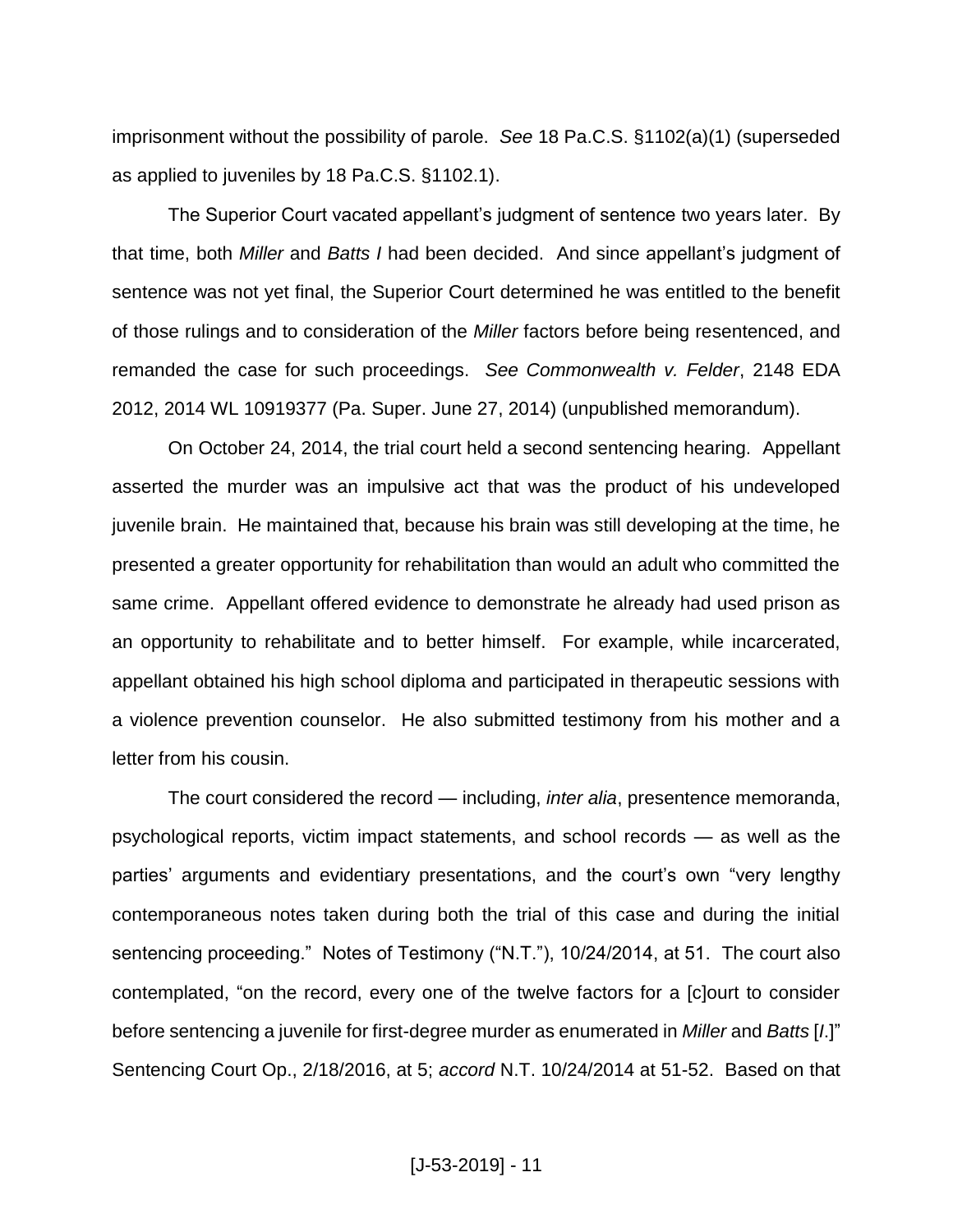wide-ranging review, the court found the facts and circumstances of appellant's crime necessitated a lengthy sentence. *See* N.T. 10/24/2014 at 53-54 (noting there were two victims and additional crimes charged; "to not take those facts into consideration now would be to denigrate the serious nature of the crimes [appellant] committed against both victims"). Accordingly, the court imposed a discretionary 50-years-to-life sentence for appellant's first-degree murder conviction.

On appeal to the Superior Court, appellant challenged the legality of his sentence, arguing "a 50-year minimum sentence is a *de facto* life sentence." *Commonwealth v. Felder*, 660 EDA 2015, 2017 WL 6505643 at \*2 (Pa. Super. Dec. 20, 2017) (unpublished memorandum). <sup>9</sup> The panel found appellant's support for that position to be lacking. First, although appellant portrayed a 2012 United States Sentencing Commission Preliminary Quarterly Data Report as demonstrating that 470 months is considered a life sentence for purposes of federal law, the panel reviewed the same report and concluded the figure was nothing more than a nonbinding "statistic out of context." *Id*. at \*3.<sup>10</sup> Similarly, after looking to cases from other states that have addressed this issue, the panel lamented

<sup>9</sup> Appellant additionally asserted *Miller* invalidated Pennsylvania's first-degree murder sentencing scheme, meaning he could be sentenced pursuant to the third-degree murder statute only. Although this Court had previously rejected that precise claim, *see Batts I*, 66 A.3d at 293-96, appellant argued it should be considered anew in light of *Montgomery*. The Superior Court declined appellant's invitation to reconsider the issue, finding he had failed to support the contention with substantive analysis or discussion. *See Felder*, 2017 WL 6505643 at \*5.

<sup>&</sup>lt;sup>10</sup> Other Superior Court panels have likewise struggled to determine what constitutional significance, if any, these types of statistics may hold in the analysis. *See, e.g.*, *Bebout*, 186 A.3d at 469 (remarking "it is not at all discernable which statistics [courts] can rely on to predict life expectancy in specific cases" and expressing concern that the use of such data to govern *de facto* life sentence claims would "create a myriad of new questions without any easy answers, sending us down a constantly evolving rabbit hole from which we may never escape as more and more data arrives").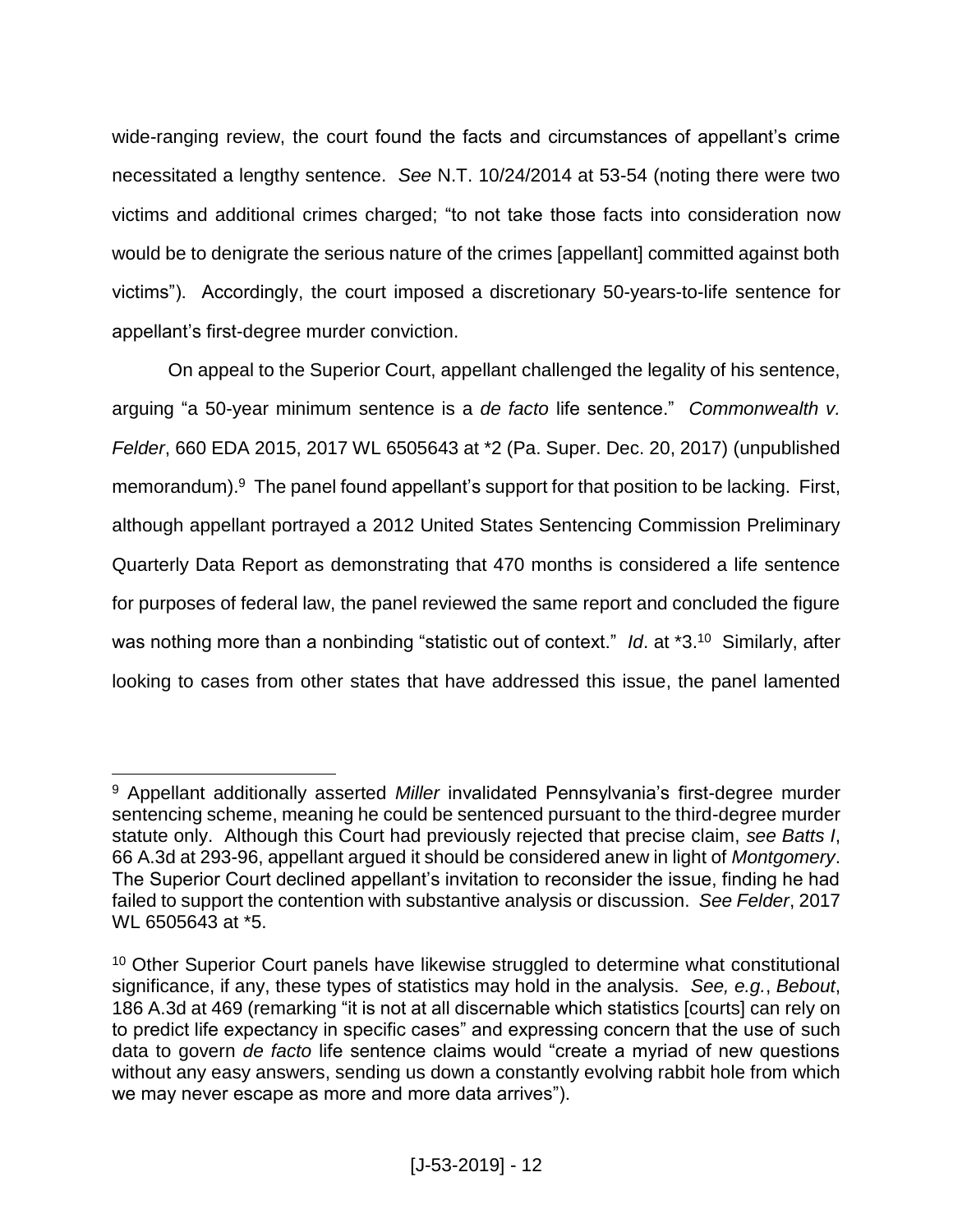that it uncovered no "clear resolution," only "great disparity in approach and interpretation of the dictates of *Miller* . . . demonstrat[ing] the difficulty of the problem." *Id*.

In the absence of clear binding authority, the panel returned to the core holding of *Miller*, which prohibited only those sentencing schemes that prescribe mandatory life sentences without parole. The panel explained that, on its face, *Miller "*does not directly apply" to appellant's claim, *i.e.*, a challenge to a lengthy, but discretionary, term-of-years sentence. *Id*. at \*4; *see also id*. ("*Miller* did not address a situation . . . wherein a juvenile defendant was given a significant sentence upon the discretion of the trial court"); *id*. ("*Miller* takes no stand on claims of *de facto* life sentences"). It therefore concluded "that when a juvenile convicted of homicide has been subjected to a discretionary sentence that may approach, but does not clearly exceed life expectancy, that sentence does not run afoul of *Miller*." *Id*. Applying that rule to appellant's case, the panel detected no Eighth Amendment problem with his sentence. Although the 50-year minimum term may appear "significant" since it precludes appellant from seeking parole until he is 68 years old, the panel nevertheless found it constitutional because it "was the result of an individualized and discretionary sentencing hearing[.]" *Id*.

Appellant sought allowance of appeal in this Court, and we granted discretionary review limited to a single question:

Does not a sentence of 50 years to life imposed upon a juvenile constitute a *de facto* life sentence requiring the sentencing court, as mandated by this Court in *Commonwealth v. Batts*, 163 A.3d 410 (Pa. 2017) ("*Batts II*"), [to] first find permanent incorrigibility, irreparable corruption or irretrievable depravity beyond a reasonable doubt.

*Commonwealth v. Felder*, 187 A.3d 909 (Pa. 2018) (*per curiam*). This issue presents a question of law over which we exercise a *de novo* standard and plenary scope of review. *Batts II*, 163 A.3d at 435.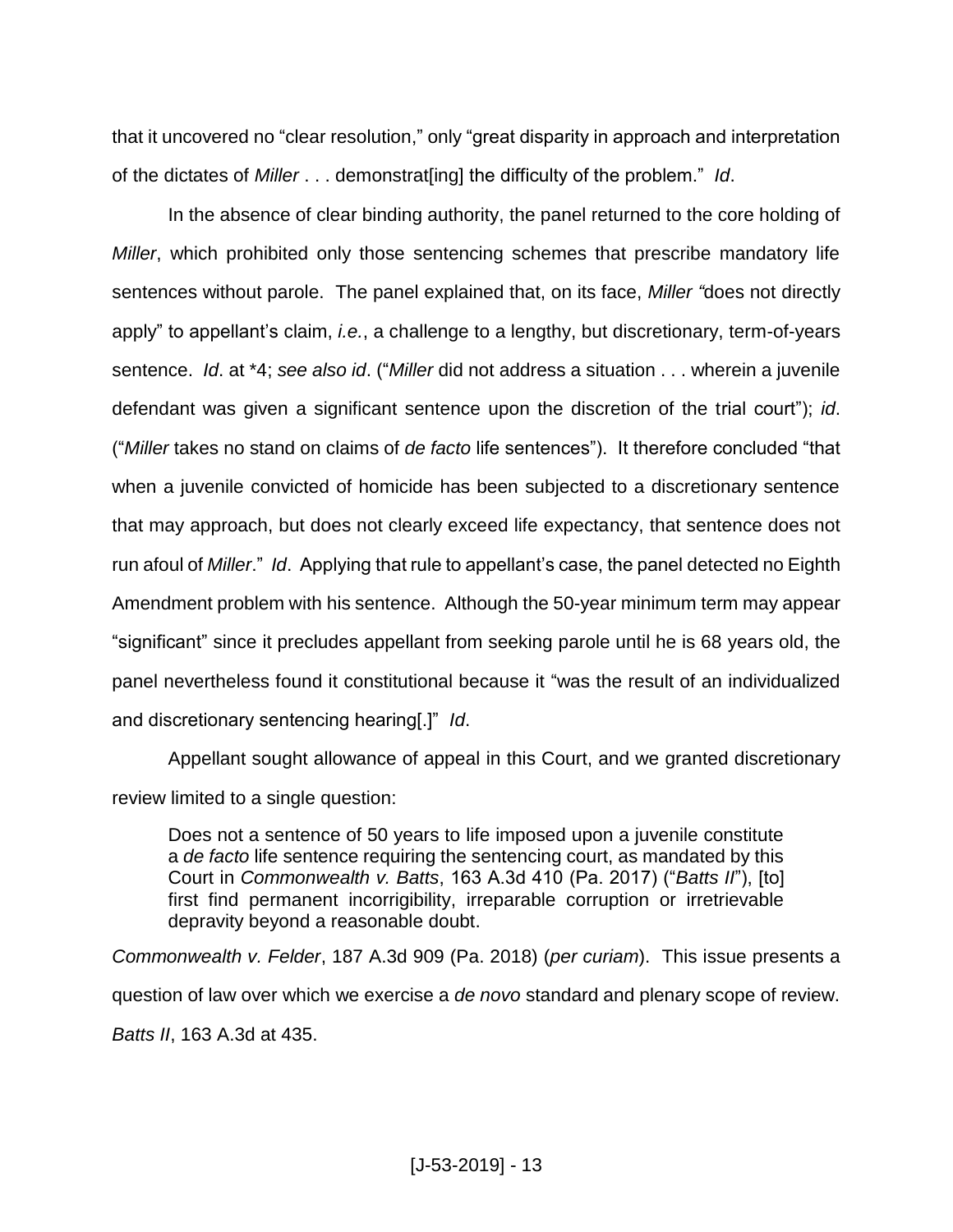## **III. Analysis**

After the parties briefed and argued the issue upon which we granted review, the Supreme Court decided *Jones*. Because our review of that decision leads us to conclude it is dispositive here, we dispense with our usual practice of recounting the parties' arguments and proceed directly to our analysis.<sup>11</sup>

For the last few years, there has been widespread "disagreement in state and federal courts about how to interpret *Miller* and *Montgomery*[.]" *Jones*, 141 S.Ct. at 1313; *Batts II*, 163 A.3d at 458 n.26 (discussing different approaches). To create clarity and resolve the split, the Court granted *certiorari* in *Jones* to consider whether a sentencer who imposes a life-without-parole sentence must make a separate factual finding of permanent incorrigibility, or at least provide an on-the-record sentencing explanation with an implicit finding of permanent incorrigibility. *See Jones*, 141 S.Ct. at 1313. Upon its review, the *Jones* Court concluded that "*Miller and Montgomery* squarely rejected such a requirement." *Id*. at 1314.

Taking *Miller* first, the *Jones* Court clarified that it "mandated 'only that a sentencer follow a certain process — considering an offender's youth and attendant characteristics — before imposing' a life-without-parole sentence." *Id*. at 1314, *quoting Miller*, 567 U.S. at 483. According to the Court, such a discretionary "procedure ensures that the sentencer affords individual consideration to, among other things, the defendant's chronological age and its hallmark features." *Id*. at 1316 (internal quotations and citation

<sup>11</sup> After *Jones* was decided, we directed the parties to address "its impact on the issue presented in this appeal." Order, 6/22/2021. In his response, appellant argues *Jones* "has no impact on Pennsylvania law" and maintains that "the sentencing procedures this Court set up in *Batts II* remain fully intact[.]" Appellant's Supplemental Brief at 1, 5. The Commonwealth, represented by the Philadelphia District Attorney's Office, adopts the same position. *See* Appellee's Supplemental Brief at 4 (asserting *Jones* "is not material to the question before this Court"); *see id*. at 5 (suggesting the "procedures this Court adopted in *Batts II* were not compelled by the Eighth Amendment").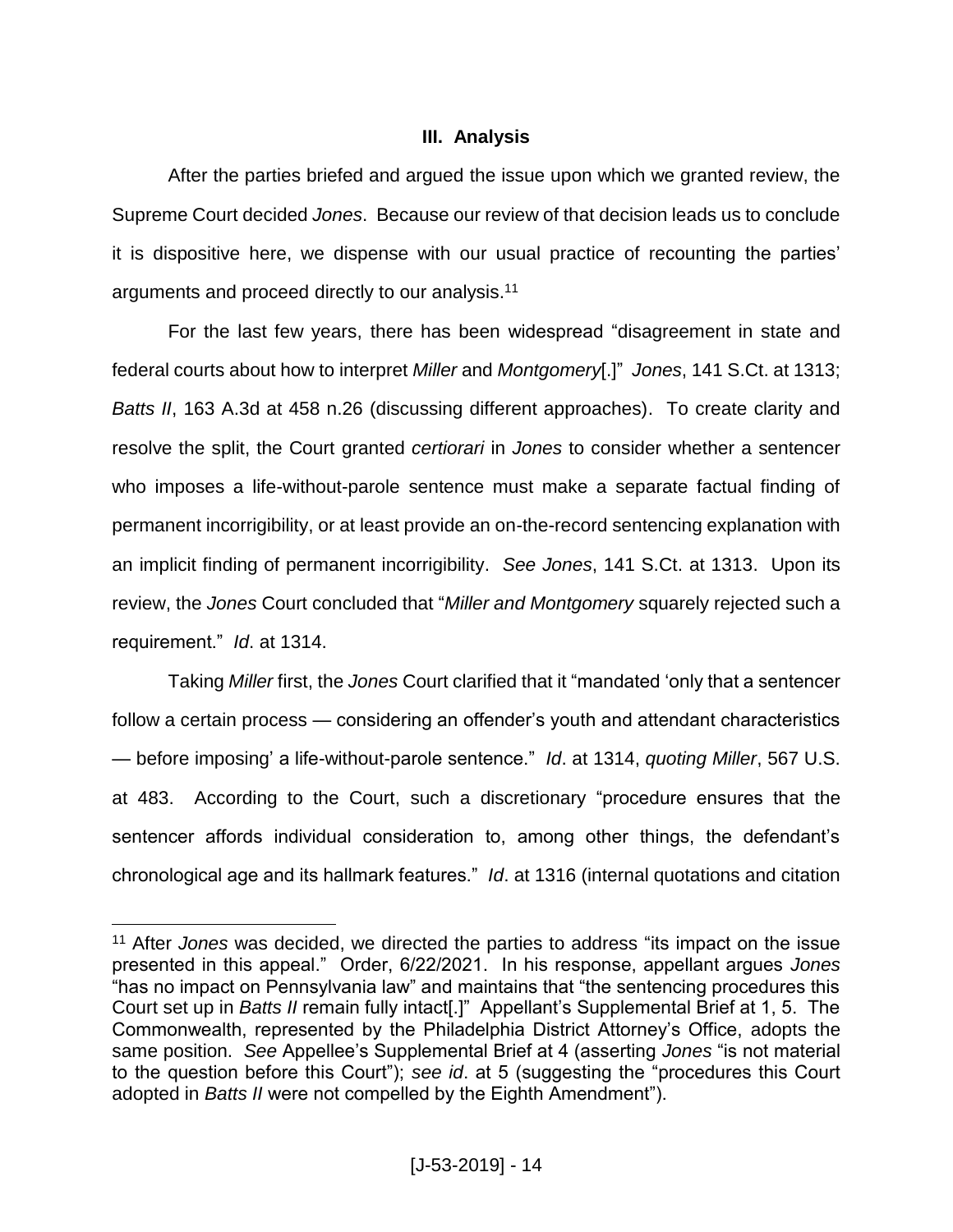omitted); *see id*. (stating non-mandatory sentencing schemes permit sentencers to "consider the murderer's diminished culpability and heightened capacity for change") (internal quotations and citation omitted). In support of this reading of *Miller*, the *Jones* Court found it significant that *Miller* "repeatedly described youth as a sentencing factor akin to a mitigating circumstance." *Id*. at 1315. This characterization, the *Jones* Court reasoned, reflects the fact that "permanent incorrigibility is not an eligibility criterion akin to sanity or lack of intellectual disability." *Id*. Rather, *Miller* merely "followed the Court's many death penalty cases and required that a sentencer consider youth as a mitigating factor when deciding whether to impose a life-without-parole sentence," but it "did not require the sentencer to make a separate finding of permanent incorrigibility before imposing such a sentence." *Id*. at 1316; *see id*. ("*Miller* cited *Roper* and *Graham* for a simple proposition: Youth matters in sentencing. And because youth matters, *Miller* held that a sentencer must have discretion to consider youth before imposing a life-withoutparole sentence[.]").

As for *Montgomery*, the *Jones* Court bluntly declared that it "did not purport to add to *Miller*'s requirements." *Id*. To bolster this position, the Court noted it granted *certiorari*  in *Montgomery* "not to consider whether the rule announced in *Miller* should be expanded, but rather simply to decide whether *Miller*'s holding is retroactive to juvenile offenders whose convictions and sentences were final when *Miller* was decided." *Id*. at 1317 (internal quotations and citation omitted). Thus, the Court found unpersuasive Jones's reliance "on language in *Montgomery* that described *Miller* as permitting life-without parole sentences only for those whose crimes reflect permanent incorrigibility, rather than transient immaturity." *Id*. (internal quotations omitted). Moreover, the Court emphasized that *Montgomery* "flatly stated that '*Miller* did not impose a formal factfinding requirement'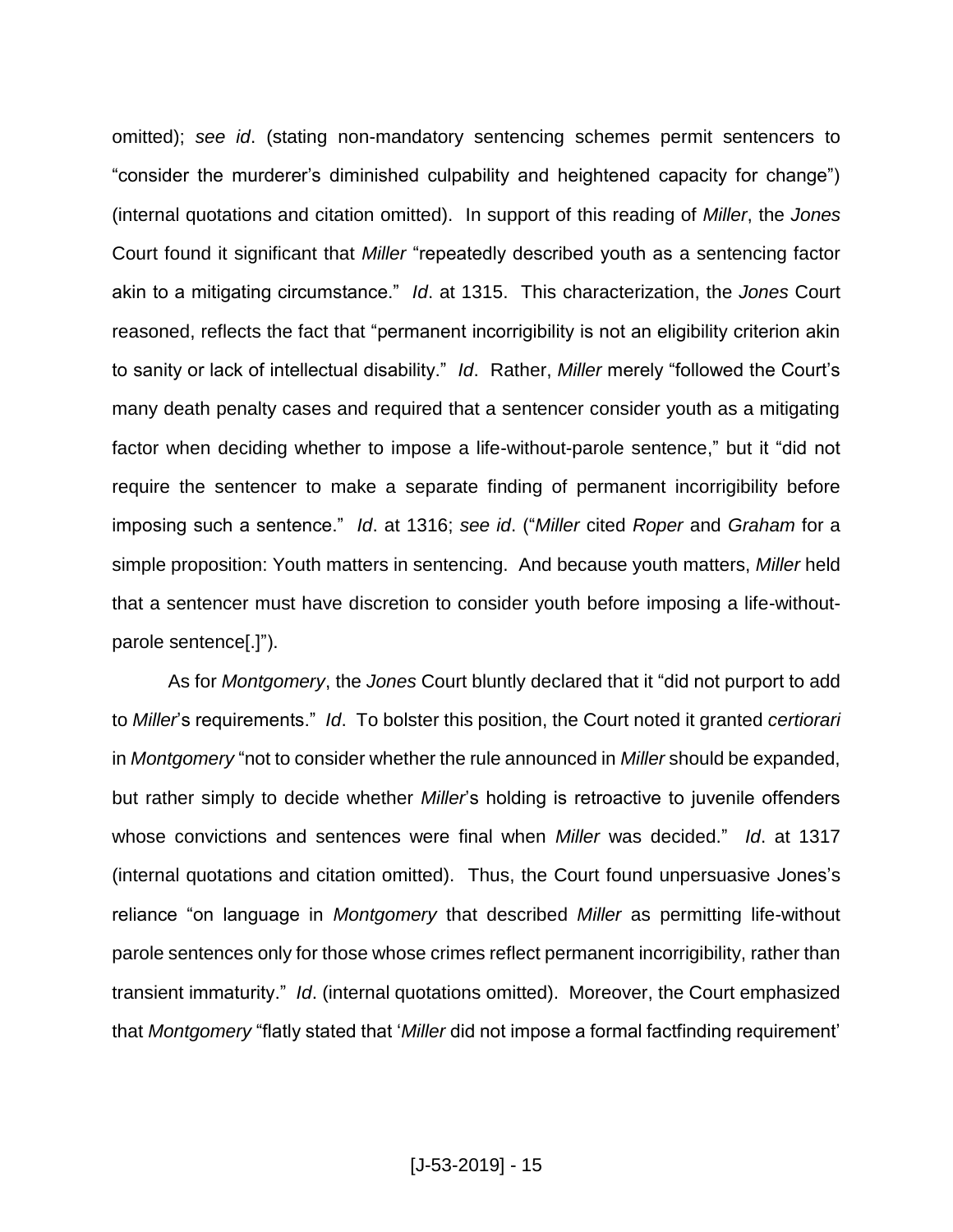and that 'a finding of fact regarding a child's incorrigibility . . . is not required.'" *Id*. at 1314- 15, *quoting Montgomery*, 577 U.S. at 211.

We distill the following holdings from *Jones*. First, "a separate factual finding of permanent incorrigibility is not required before a sentencer imposes a life-without-parole sentence on a murderer under 18." *Id*. at 1318-19. Second, "an on-the-record sentencing explanation . . . is not required by or consistent with *Miller*." *Id*. at 1320. Although "States may require sentencers to make extra factual findings before sentencing an offender under 18 to life without parole" or "direct sentencers to formally explain on the record why a life-without-parole sentence is appropriate notwithstanding the defendant's youth[,]" the federal constitution "does not demand those particular policy approaches." *Id*. at 1323. In short, "[i]n a case involving an individual who was under 18 when he or she committed a homicide, a State's discretionary sentencing system is both constitutionally necessary **and constitutionally sufficient**." *Id*. at 1313 (emphasis added). 12

<sup>&</sup>lt;sup>12</sup> In a blistering dissent joined by Justices Breyer and Kagan, Justice Sotomayor forcefully argued the *Jones* Court was retreating from *Montgomery*'s reading of *Miller*. *See Jones*, 141 S.Ct. at 1328 (Sotomayor, J., dissenting) (asserting the decision "guts" *Montgomery*'s interpretation of *Miller* and "reduces *Miller* to a decision requiring just a discretionary sentencing procedure where youth [is] considered") (internal quotations and citation omitted). In fact, Justice Sotomayor pointed to *Batts II* and implied that this Court, unlike the *Jones* majority, had properly recognized *Miller "*'requires far more than mere consideration of an offender's age[.]'" *Id*. at 1334, *quoting Batts II*, 163 A.3d at 433. In any event, because the *Jones* majority expressly declared its decision "does not overrule *Miller* or *Montgomery*[,]" Justice Sotomayor urged courts "to continue applying those decisions faithfully." *Id*. at 1337 (internal quotations and citation omitted).

Justice Thomas authored a concurring opinion which principally took aim at the Court's treatment of *Montgomery*. He argued that "[r]ather than accept what was plainly the case — that *Miller* was procedural, not watershed, and thus not retroactive — *Montgomery*  proceeded to 'rewrite' it into a substantive rule." *Id*. at 1325 (Thomas, J., concurring) (internal quotations and citation omitted). This supposed error, in Justice Thomas's view, forced the *Jones* majority to "labor[ ] mightily to avoid confronting the tension between *Miller* and *Montgomery*[.]" *Id*. at 1328. In this regard, the *Jones* majority held that, to the extent *Montgomery* "is in tension with the Court's retroactivity precedents that both predate and post-date *Montgomery*, those retroactivity precedents — and not *Montgomery*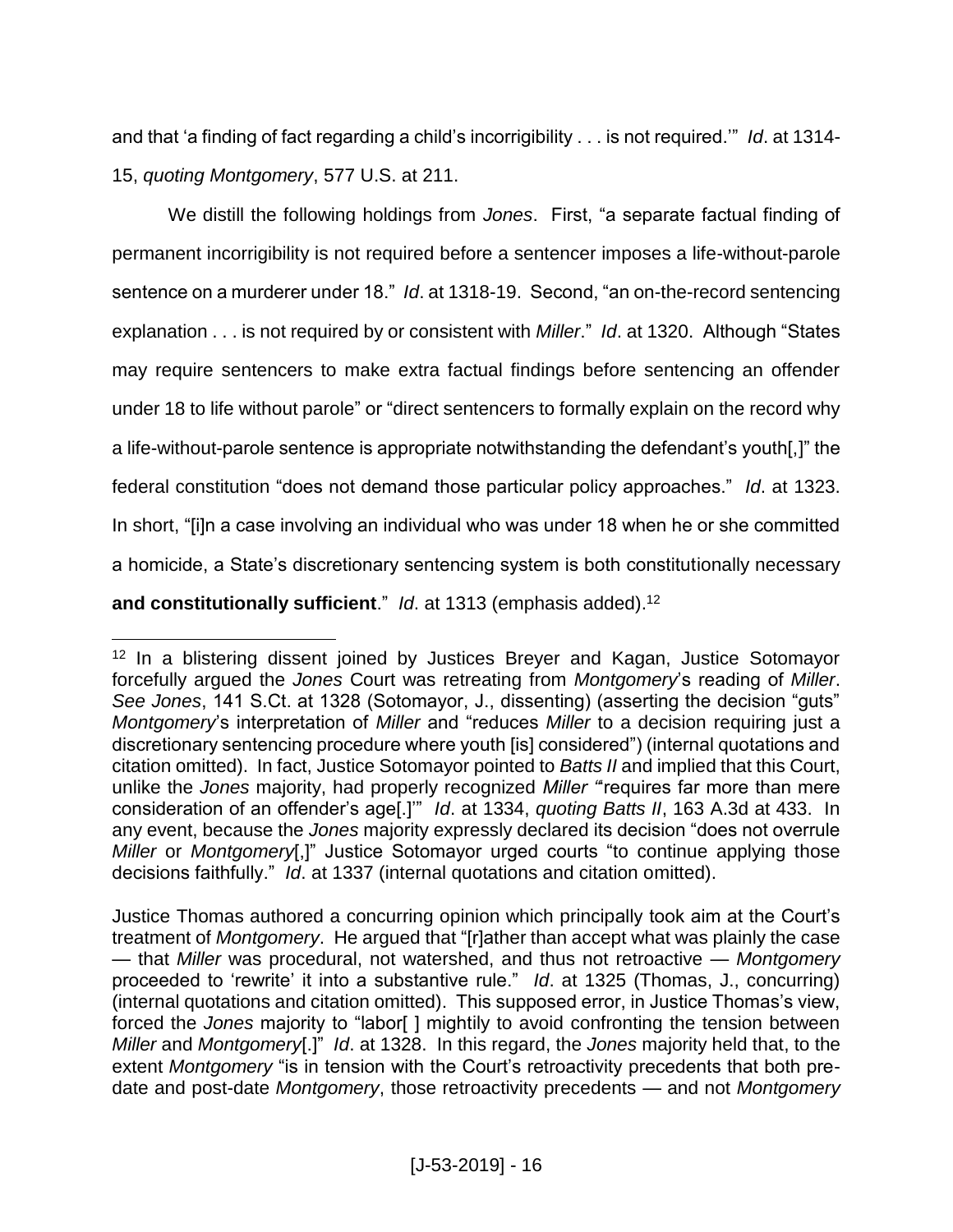Before considering how *Jones* impacts the issue presented, we revisit our decision in *Batts II*. In that case we found it necessary to adopt a number of procedural protections for purposes of sentencing juvenile murderers. We did so "to effectuate the mandate of *Miller* and *Montgomery*[.]" *Batts II*, 163 A.3d at 415. But *Jones* has fundamentally altered our understanding of those cases. The entire procedural framework we devised in *Batts II* was built on our assumption that "for a life-without-parole sentence to be constitutionally valid, the sentencing court must find that the juvenile offender is permanently incorrigible and that rehabilitation would be impossible." *Id*. at 459. Yet, *Jones* unequivocally dictates that a "finding of permanent incorrigibility is not required before a sentencer imposes a life-without-parole sentence on a murderer under 18." *Jones*, 141 S.Ct. at 1318-19. In the face of this conflict, it's no contest: "this Court is bound by the determinations of the United States Supreme Court on issues of federal law, including the construction and interpretation of the federal constitution." *Hall v. Pennsylvania Bd. of Prob. & Parole*, 851 A.2d 859, 863 (Pa. 2004) (citations omitted).

To reiterate, under the current state of Eighth Amendment law as expressed by *Jones*, "a State's discretionary sentencing system is both constitutionally necessary and constitutionally sufficient." *Jones*, 141 S.Ct. at 1313. A life-without-parole sentence for a juvenile murderer is thus constitutional, and hence no viable *Miller* claim exists, "so long as the sentence is not mandatory — that is, [ ] so long as the sentencer has discretion to consider the mitigating qualities of youth and impose a lesser punishment." *Id*. at 1314 (internal quotations and citations omitted). In *Batts II*, we interpreted *Montgomery* as "clarif[ying] that *Miller* requires far more than mere consideration of an offender's age prior

<sup>—</sup> must guide the determination of whether rules other than *Miller* are substantive." *Id*. at 1317 n.4. Justice Thomas took this statement to mean the Court was effectively overruling *Montgomery* "in substance but not in name." *Id*. at 1327; *see id*. (contending *Montgomery* "gave a good-for-one-ride ticket to a class of juvenile offenders, and its errors will never be repeated").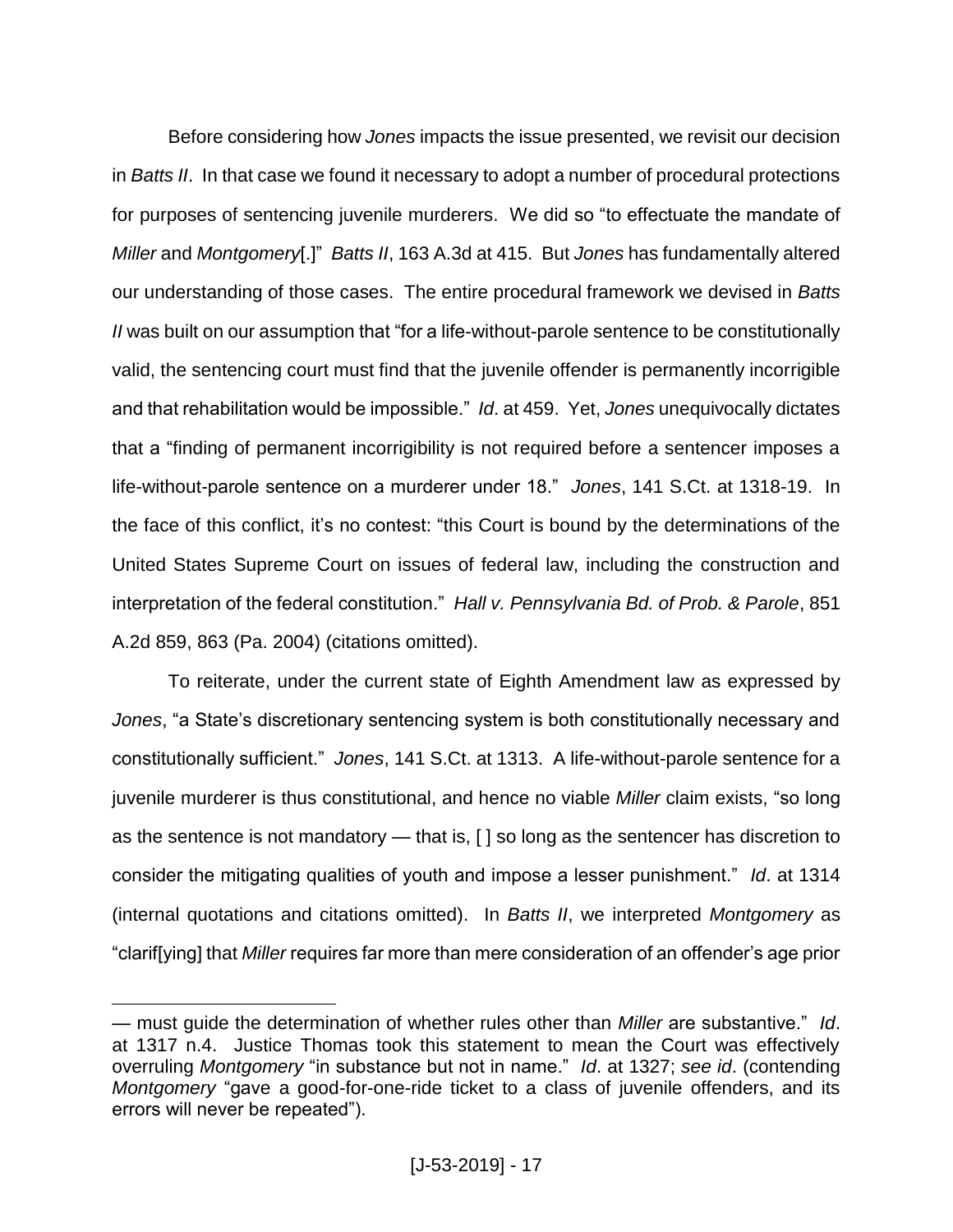to imposing a life-without-parole sentence[.]" *Batts II*, 163 A.3d at 433. This interpretation led us to hold that "for a sentence of life without parole to be proportional as applied to a juvenile murderer, the sentencing court must first find . . . that the offender is entirely unable to change." *Id*. at 435; *see also id*. (expressing belief that "[t]he United States Supreme Court decisions that control in this matter unambiguously permit the imposition of a life-without-parole sentence upon a juvenile offender **only** if the crime committed is indicative of the offender's permanent incorrigibility") (emphasis in original). Our understanding in this regard, however, has been abrogated by the High Court's decision in *Jones*. 13

Moreover, we are constrained to conclude that without a substantive constitutional mooring, the procedural protections we adopted in *Batts II* cannot stand in their current, judicially-created form. As we have observed, "the Pennsylvania Constitution clearly and unambiguously bestows upon this Court 'the power to prescribe general rules governing practice, procedure and the conduct of all courts[,]'" but only if "such rules 'neither abridge, enlarge nor modify the substantive rights of any litigant[.]'" *Id*. at 449, *quoting* PA. CONST. art. V, §10(c). The procedural protections we embraced in *Batts II* — more specifically, a presumption against life-without-parole sentences and a requirement that to overcome this presumption the Commonwealth bears the burden of proving the impossibility of rehabilitation beyond a reasonable doubt — were not intended to enlarge any substantive rights of juvenile homicide offenders. Instead, we repeatedly stressed throughout our opinion that we believed those protections were constitutionally necessary "to effectuate the mandate of *Miller* and *Montgomery*" by "ensur[ing] that life-without-parole sentences are meted out only to the rarest of juvenile offenders whose crimes reflect permanent

<sup>13</sup> The same is true of our decision in *Machicote*, wherein we held that sentencing courts are "required to make a record of the *Miller* factors at sentencing." *Machicote*, 206 A.3d at 1120.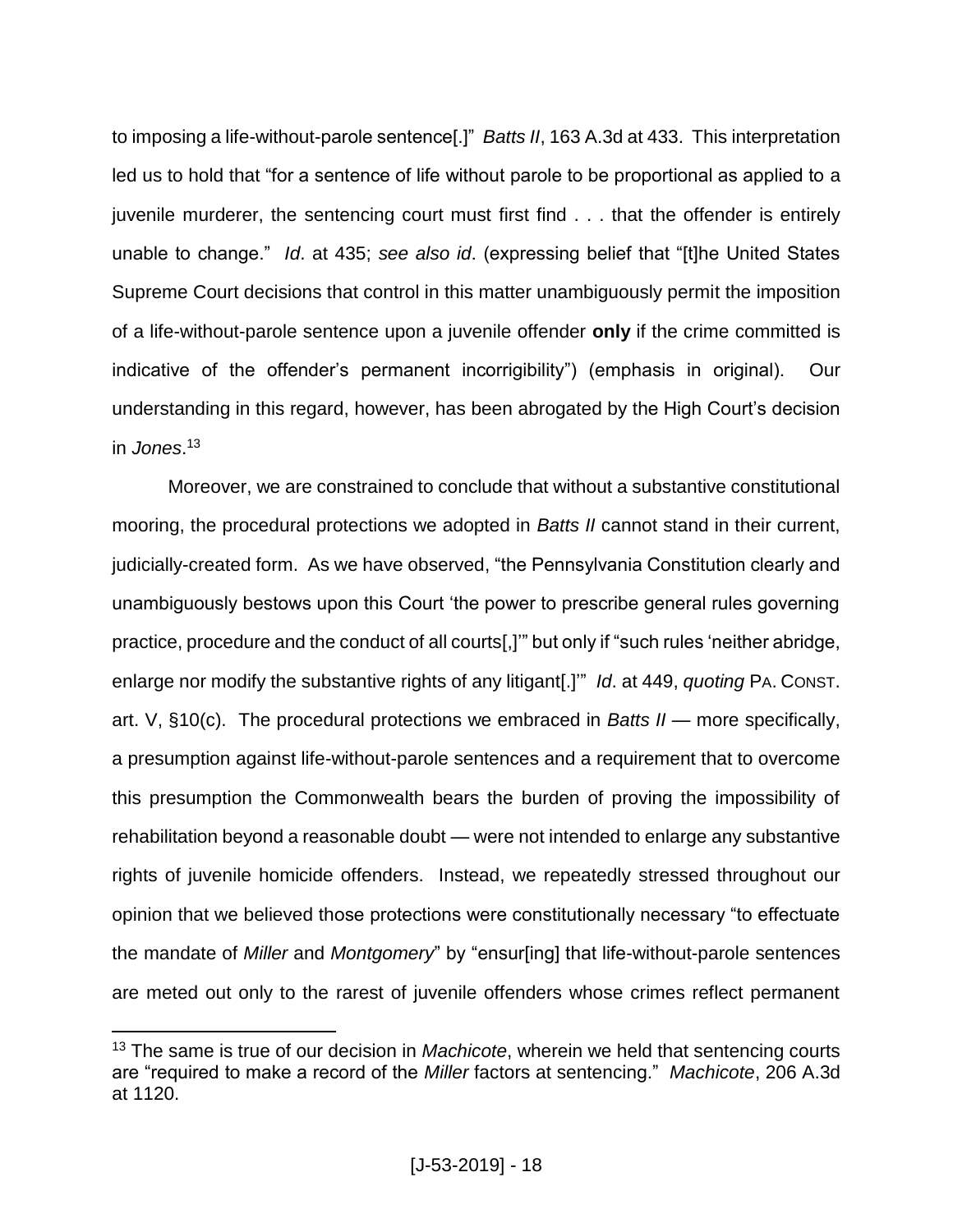incorrigibility, irreparable corruption and irretrievable depravity." *Id*. at 415-16 (internal quotations and citations omitted); *see id*. at 452 ("a faithful application of the holding in *Miller*, as clarified in *Montgomery*, requires the creation of a presumption against sentencing a juvenile offender to life in prison without the possibility of parole"); *id*. at 455 ("Pursuant to . . . the definitive language used by the Supreme Court, we conclude that to overcome the presumption against the imposition of a sentence of life without parole for a juvenile offender, the Commonwealth must prove that the juvenile is constitutionally eligible for the sentence beyond a reasonable doubt."). However, *Jones* now instructs that, for purposes of the Eighth Amendment, "a State's discretionary sentencing system is . . . constitutionally sufficient." *Jones*, 141 S.Ct. at 1313.

We are thus forced to conclude the sentencing procedures we adopted in *Batts II* "do not carry the protections of the Eighth Amendment[.]" *Commonwealth v. DeJesus*, \_\_\_ A.3d \_\_\_, 2021 WL 4889071 at \*3 (Pa. Super. 2021) (*en banc*). And absent some constitutional impetus, those procedures are no longer the product of a proper exercise of this Court's authority over judicial administration, because they enlarge the substantive rights of juvenile homicide offenders beyond what *Miller*, as cabined by *Jones*, requires. *Cf*. PA. CONST. art. V, §10(c). Consequently, we are left with no choice but to dissolve those procedural requirements in *Batts II* that are not constitutionally required — namely, the presumption against sentencing a juvenile homicide offender to life without parole, and the imposition on the Commonwealth of the burden of proving beyond a reasonable doubt that the juvenile is permanently incorrigible. 14 Moving forward, the authority of a

<sup>&</sup>lt;sup>14</sup> The dissent, apparently believing we granted review to decide the "point at which [a term-of-years] sentence converts into the functional equivalent of a life sentence[,]" Dissenting Opinion at 4, charges us with going "beyond the issues presented for review[.]" *Id.* at 8. Respectfully, the dissent's premise is faulty. The question we actually agreed to consider, as phrased by appellant, is whether "a sentence of 50 years to life imposed upon a juvenile constitute[s] a *de facto* life sentence **requiring the sentencing court, as**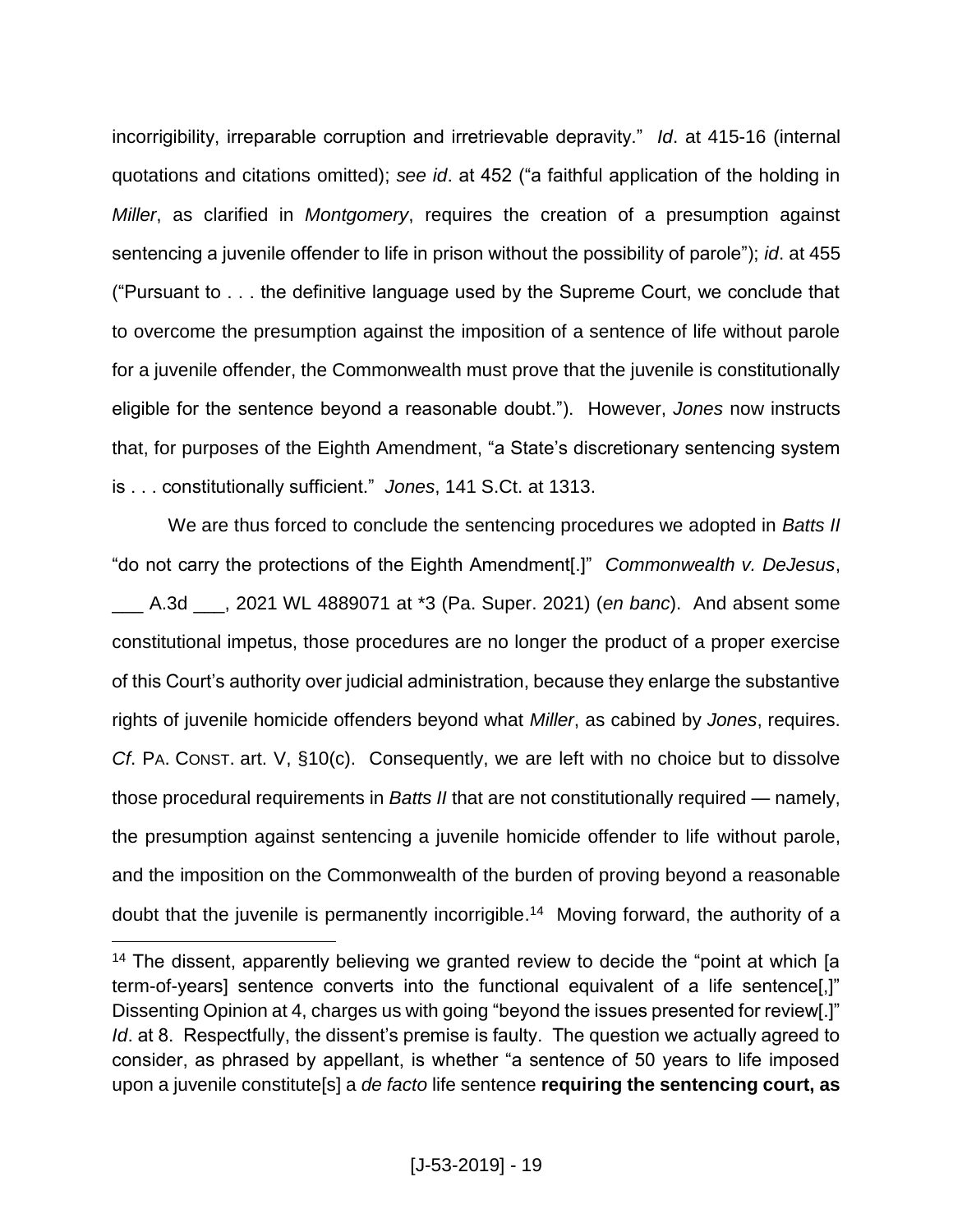sentencing court to impose a life-without-parole sentence on a juvenile homicide offender is circumscribed only to the extent set forth in 42 Pa.C.S. §9721(b) and 18 Pa.C.S.

 $\overline{a}$ **mandated by this Court in [***Batts II***, to] first find permanent incorrigibility, irreparable corruption or irretrievable depravity beyond a reasonable doubt**." *Felder*, 187 A.3d 909 (emphasis added). As appellant's claim is expressly tethered to our decision in *Batts II*, the dissent's argument we have improperly "inject[ed] consideration of [that] case" into our analysis, is untenable. Dissenting Opinion at 8-9.

In the alternative, the dissent says we should discontinue this case on the basis that "the analysis is not substantially prompted, or supported, by the parties' arguments." Dissenting Opinion at 6. Although the dissent acknowledges we afforded the parties an opportunity to file supplemental briefs addressing *Jones*, it implies this was insufficient "because our mandate to the parties for additional briefing did not mention *Batts II*[.]" *Id*. at 7. Again, this argument lacks any purchase since it is based on the dissent's truncated reading of the issue before us. Appellant baked consideration of *Batts II* directly into the question presented, and our supplemental briefing order instructed the parties to brief *Jones*'s "impact on the issue presented[.]" Order, 6/22/2021. Thus, the implication we are somehow acting unilaterally or without input from the parties, is not well taken.

At bottom, the issue we must decide, as framed by appellant, is whether he is entitled to relief under *Batts II*. Answering that question necessarily requires us to re-evaluate *Batts II* under *Jones*, which, the dissent concedes, "changed everything." Dissenting Opinion at 5. That the parties have refused to provide us with a fair appraisal of the High Court's intervening, binding decision is not a proper reason to dismiss the appeal. *Cf. generally Commonwealth v. Brown*, 196 A.3d 130, 149 (Pa. 2018) ("[I]f the 'power' of a court amounts to nothing more than the power to do exactly what the parties tell it to do, simply because they said so and without any actual merits review, it is not judicial power at all. It is a **restriction** on power.") (internal quotations and citation omitted; emphasis in original). Nor does the dissent's assertion of mootness warrant dismissal. Even if we agreed with that characterization (we do not), this case would almost surely qualify for an exception. *See, e.g.*, *Pap's A.M. v. City of Erie*, 812 A.2d 591, 600-01 (Pa. 2002) (alluding to the great-public-importance exception to the mootness doctrine, particularly in the face of a material lack of clarity in governing law). We crafted *Batts II*, so the responsibility naturally falls to us to clarify its viability following new governing federal law — and to do so with haste. Contrary to the dissent's protestations, we respectfully believe the present case is a proper vehicle for providing that clarification.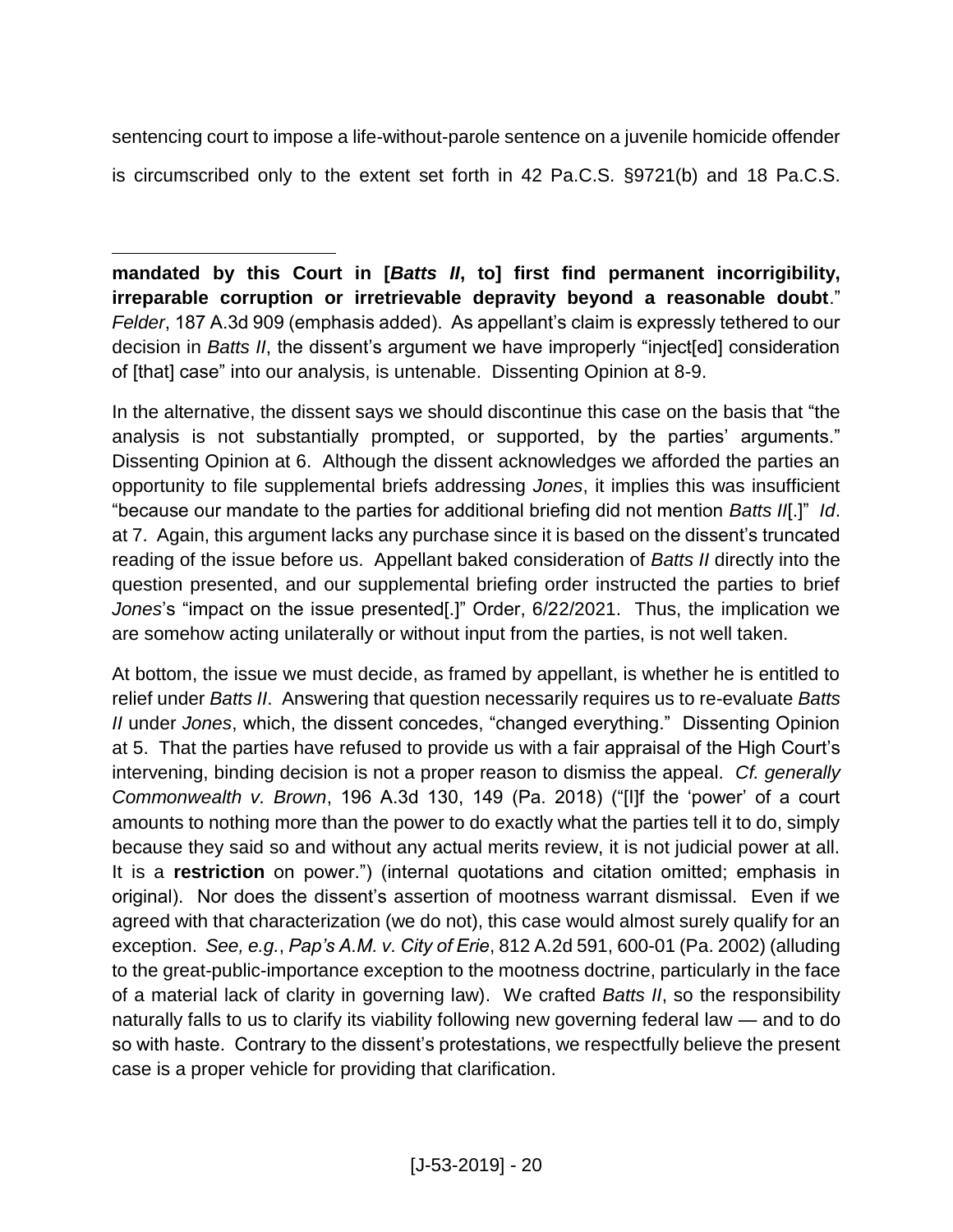§1102.1, and by *Miller*'s command to "consider the mitigating qualities of youth." *Miller*, 567 U.S. at 476 (internal quotations and citation omitted).<sup>15</sup>

We turn, finally, to the purported *de facto* life sentence before us, and we again find that *Jones* controls. To put it simply, even if a 50-years-to-life sentence amounts to a *de facto* life sentence, "there is no *Miller* problem here." *United States v. Grant*, 9 F.4th 186, 197 (3rd Cir. 2021) (*en banc*). This is because *Miller*'s bar on mandatory life-withoutparole sentencing regimes "is a prophylactic that entitles a juvenile homicide offender to a certain sentencing process, but not a particular sentencing outcome[.]" *Id*. at 193. Indeed, permanent incorrigibility is "not an eligibility criterion akin to sanity or a lack of intellectual disability[,]" rather it is "a sentencing factor akin to a mitigating circumstance." *Jones*, 141 S.Ct. at 1315. For that reason, *Miller* "mandated only that a sentencer follow a certain process — considering an offender's youth and attendant characteristics before imposing a life-without-parole sentence." *Id*. at 1311 (internal quotations and citations omitted); *see also Grant*, 9 F.4th at 200 ("What matters for *Miller* purposes is whether the sentencer considered a juvenile homicide offender's youth and attendant characteristics before sentencing him or her to [life without parole].").

It logically and necessarily follows that if a discretionary sentencing scheme is constitutionally sufficient to permit the imposition of a life-without-parole sentence on a juvenile homicide offender, so too can a court impose a sentence that is something less than life without parole. This includes a term-of-years sentence that may amount to a *de* 

<sup>&</sup>lt;sup>15</sup> We recognize again that Section 1102.1 applies only to those juveniles "convicted after June 24, 2012." 18 Pa.C.S. §1102.1(a). In *Batts II*, we held that "for purposes of uniformity[,]" courts should examine the Section 1102.1(d) factors "regardless of whether the juvenile was convicted pre- or post-*Miller*." *Batts II*, 163 A.3d at 455 n.23. Although this directive did "not result from a review of the constitutionality of the statute[,]" we saw no problem with instructing sentencing courts "to use the new legislative provision as guidance without making it mandatory." *Id*. at 458 n.25. We likewise see no problem with reaffirming this non-binding requirement even after *Jones*.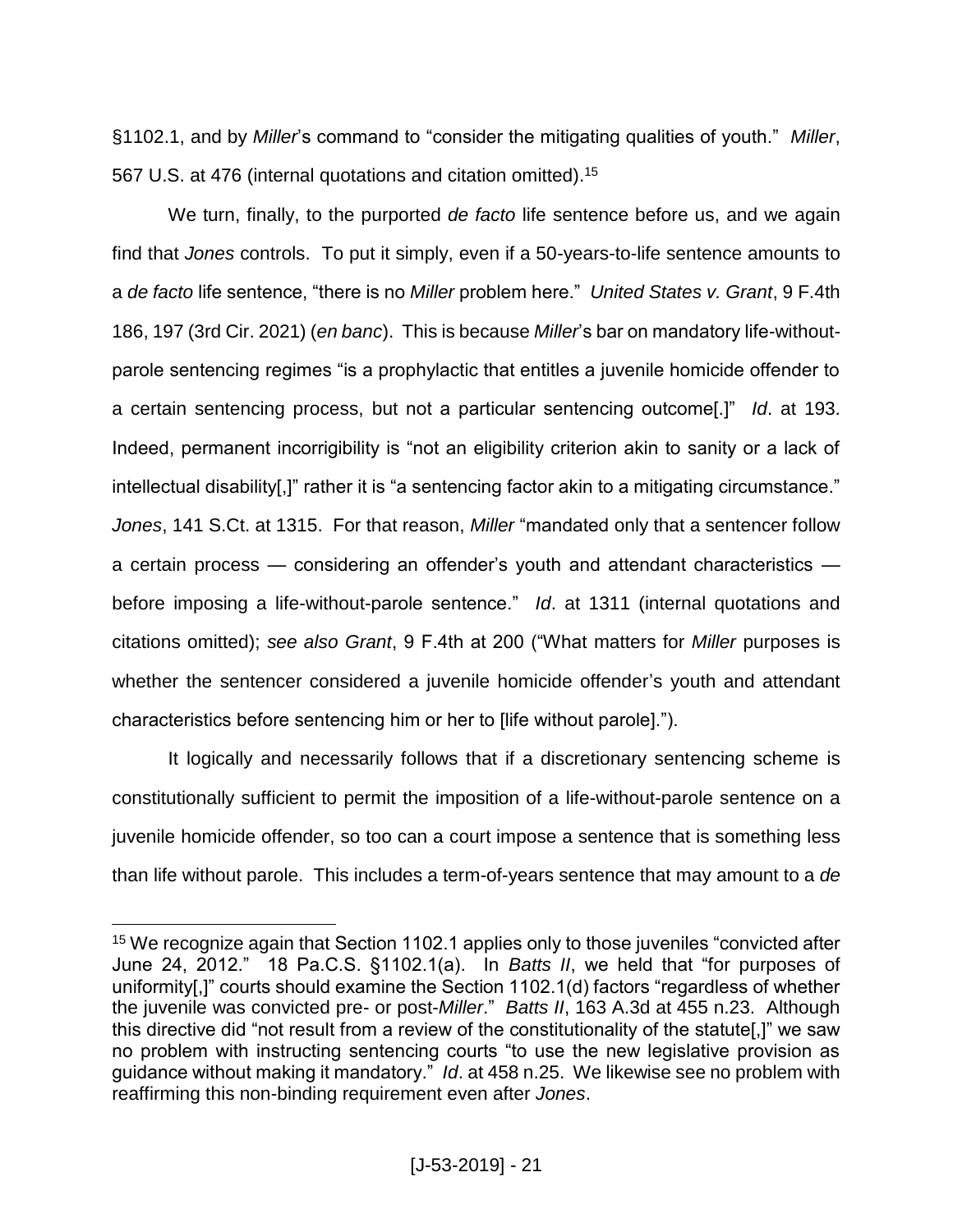*facto* life sentence. Stated differently, as long as the sentence was the product of a discretionary sentencing system that included consideration of the juvenile's youth, the Eighth Amendment is satisfied.

Here, the record makes clear that appellant received the constitutionally required procedure guaranteed by *Miller* and the Eighth Amendment. In resentencing appellant, the court had before it the parties' presentence memoranda, psychological reports, school records, and victim impact statements. It heard testimony from appellant and his mother and read a letter from his cousin. It considered the parties' arguments and evidentiary presentations made at the resentencing hearing. It reviewed "lengthy contemporaneous notes taken during both the trial of this case and during the initial sentencing proceeding." N.T. 10/24/2014 at 51. And it contemplated, "on the record, every one of the twelve factors . . . enumerated in *Miller* and *Batts* [*I*.]" Sentencing Court Op., 2/18/2016, at 5. This process was more than enough to meet the constitutional standard. *See Jones*, 141 S.Ct. at 1322 ("The resentencing in Jones's cases complied with [*Miller*] because the sentence was not mandatory and the trial judge had discretion to impose a lesser punishment in light of Jones's youth.").

#### **IV. Conclusion**

Though we might prefer the more expansive view of *Miller* as seen through the lens of *Montgomery*, we cannot ignore that *Jones*'s interpretation is controlling as a matter of Eighth Amendment law. And because that decision abrogates our foundational understanding in *Batts II* that a juvenile homicide offender cannot constitutionally receive a sentence of life without parole unless he or she is proven to be permanently incorrigible, the procedural protections we adopted in that case to ensure that result are no longer tenable as an exercise of this Court's power of judicial administration. Therefore, when sentencing juvenile homicide offenders from this point forward, sentencing courts are